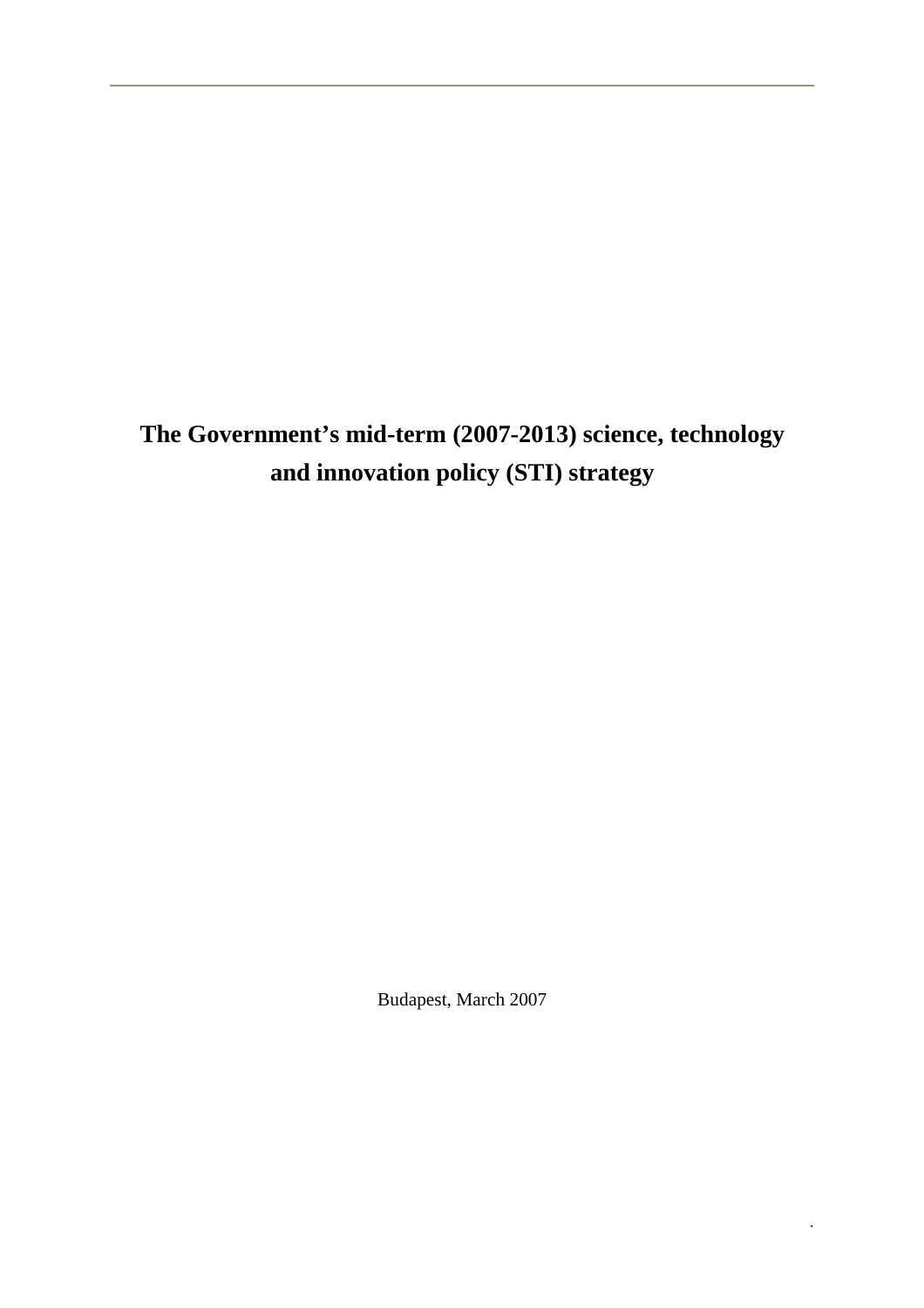# **TABLE OF CONTENTS**

| 1. Summary                                                                   | 3              |
|------------------------------------------------------------------------------|----------------|
| 2. Context of strategy goals                                                 | 4              |
| 2.1 Long-term positive vision - 2025                                         | $\overline{4}$ |
| 2.2 New roles and tasks of science                                           | 4              |
| 2.3 Common strategic goals with the EU                                       | 5              |
| 2.4. Scientific policy tasks deriving from the international research system | 6              |
| 2.5 The strategic role of the state in science, technology and innovation    | 7              |
| 3. Strategic principles                                                      | 8              |
| 4. Horizontal strategic perspectives                                         | 9              |
| 5. Science-, technology- and innovation-policy strategic goals until 2013    | 10             |
| 6. Priorities and tools serving the realization of strategic goals           | 12             |
| <b>APPENDIX: Situation analysis</b>                                          | 22             |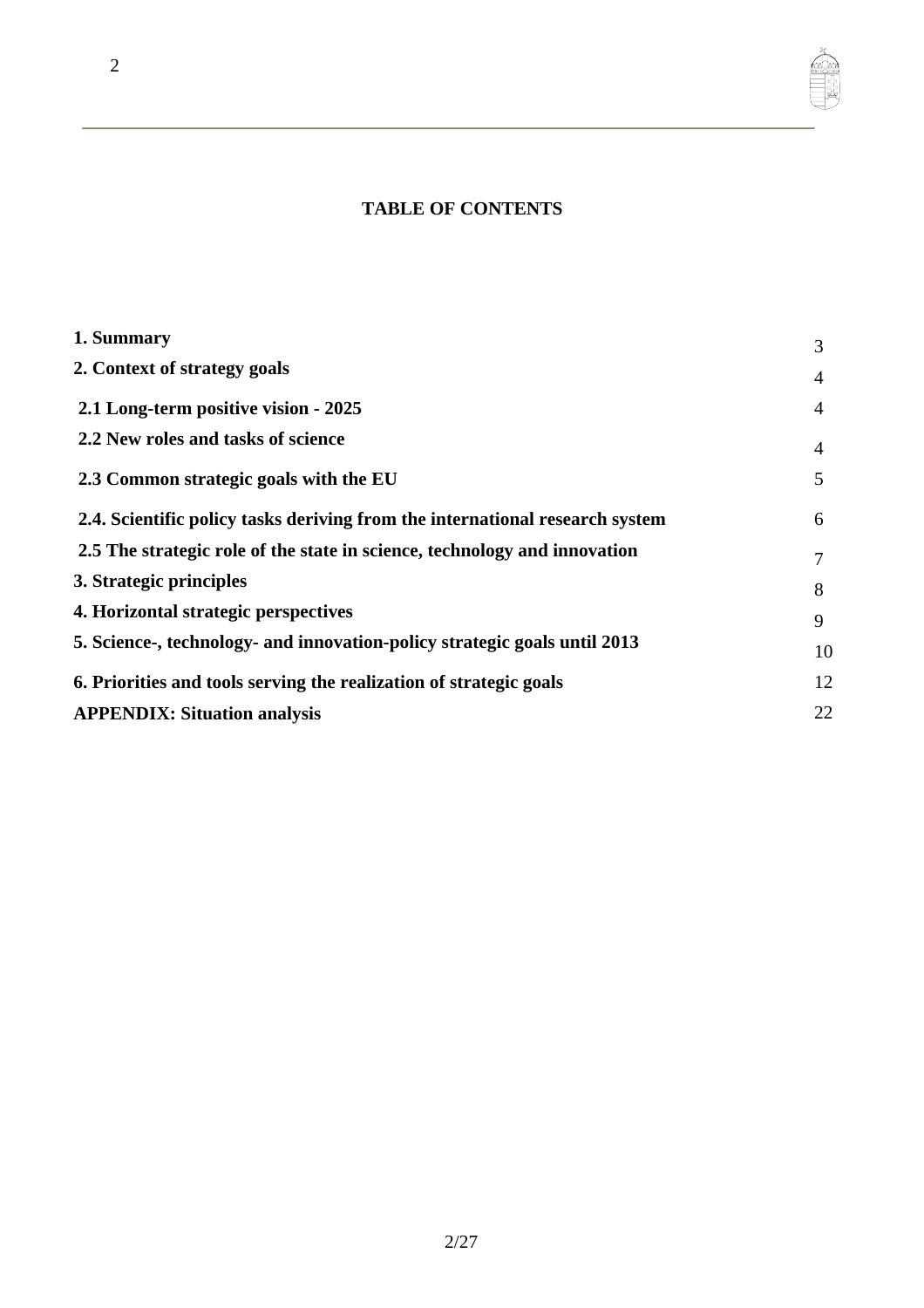## **1. Summary**

The formation of a knowledge-based society and economy demands a high level of knowledge, which appears in new, marketable products and services. Science and innovation are essential factors in competitiveness and sustainable growth. At the same time, knowledge has become an important factor in quality of life. Knowledge is an essential competition factor

The Hungarian economy and society must step into new fields of development based on knowledge and innovation in order that Hungary can with knowledgeintensive and innovative activities, giving to its products the greatest added value, become connected with the world economy. Sustainable development of the Hungarian economy can only be realized in an environment that stimulates innovation. Innovative Hungarian economy

The general goal of the strategy is that in the mid-term Hungary shall become a country where knowledge and innovation are the driving engines of the economy and companies appear on the global market with competitive products and services. Strategic goals

The mid-term goals:

- Expansion of companies' research and development activities
- Establishment of internationally recognized research & development-, inno-

vation centres and research universities

- Enhancing of the regions' research & development & innovation (R&D&I) capacity

- Establishing a knowledge market which works on the principles of performance recognition and competition through the globalization of knowledge production and dissemination, ,
- Investment in large scientific facilities, primarily in the regional centres and the development poles, reducing regional differences (regional cohesion).

- The dynamic increase in yearly R&D expenditure, above all as a result of growth in corporate expenditure

Principles of realizing the strategic goals:

- Focusing of intellectual and financial resources, optimization of utilization.
- Increased economic and societal implementation of R&D results.
- Strengthening of regional innovation.

The strategy designates tasks in the following priority areas:

- A culture of acceptance and utilization of scientific research results.
- Quality-, performance-, and utilization-driven efficient national innovation system.
- Well-honoured creative and innovative workforce suitable for the demands of knowledge-based economy and society.
- Economic and legal environment with incentives for creation and utilization of knowledge.
- Domestic companies, products and services that are competitive on the global market.

The current strategy was prepared in harmony with the objectives of the National Development-policy Concept (NDC), National Action Program (NAP) and the New Hungary Development Plan (NHDP). The situation-analysis can be found in the Appendix. The details of implementation (operative goals, tasks and schedules) are described in the STI action plan. Connection with other strategic documents

Strategic principles

Strategic priorities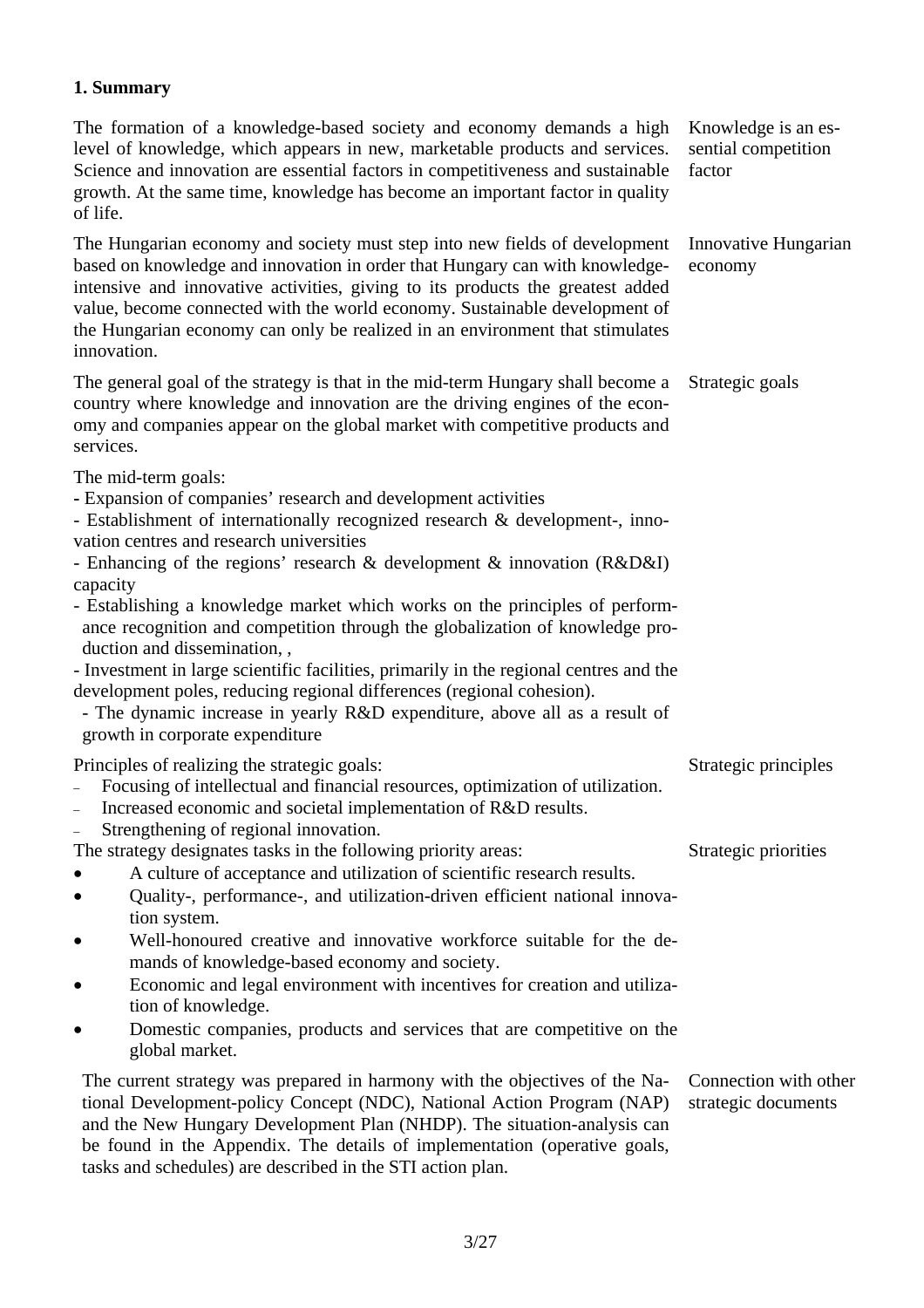#### **2. Context of strategy goals**

## **2.1. Long-term positive vision - 2025<sup>1</sup>**

Should the internal and external circumstances be favourable, by 2025 Hungary will be one of the innovative and competitive countries of Europe with a highquality knowledge-based economy, and an attractive target for intellectual and material investments. Internationally competitive companies will operate in a corporate-friendly and innovation-conducive environment built on the developed human and physical infrastructure. In some segments the presence of Hungarian companies will be defining on the international market, and their competitive advantage will be built upon domestic R&D&I. The elements of the national innovation system shall be developed proportionally and shall ensure efficient realization, from the idea conception right up until wide-ranging economic use. This system cannot be closed in national frameworks. World standard research takes place in the Hungarian research bases, where the research conditions are also of a high standard. We are already equipped with some internationally recognized research universities and research institutes. Science and innovation parks, which serve as the base of numerous innovative companies, are being built around regional knowledge centres. The majority of the Hungarian workforce is skilled and competitive: it is characterized by creativity, entrepreneurship, readiness for teamwork and cooperation, and life-long learning.

#### **2.2 New roles and tasks of science**

The role and tasks of science have changed significantly as of the beginning of The strengthening sothe 21st century. cietal role of science

Society demands that science should continuously aid the solving of societal problems, the successful adaptation of the country, in all parts of the nation, de-Natural science, social velopment in harmony with the environment, development of technology, and science thus the economy. Sciences promote the recognition of rules moulding society, the formation of procedures guiding society, the reduction of tensions and conflicts, the growth of efficiency of administration, and thus similarly contribute to societal prosperity.

Domestic scientists must undertake a role in the maintenance and development of national identity, through the cultivation of the language, national values, the national heritage, in the research of everyday culture, and in making national self- awareness organic. It is the task of the domestic humanities to research and refine our national cultural heritage, its digital representation, cultivation and publication.

Research & development –primarily basic research – has major importance in the training of highly qualified, creative workforce and the development of a readiness to work together. The cultivation of science promotes abilities and skills that are essential for the knowledge driven society.

The core element of scientific activity is the interpretation of phenomena in comprehensive theoretical frameworks. From these characteristics, scientists have the unavoidable responsibility of gathering information on the widest pub-

*By 2025, Hungary will be a knowledge-based, highly developed country* 

*The opportunities and responsibility of science* 

National identity, national cultural heritage

The role of science in

training

<sup>&</sup>lt;sup>1</sup> During the first domestic technology foresight exercise, experts draughted up four visions. Among these, the vision of knowledgeable, harmonised state action while at the same time, presuming favourable external economic circumstances, was the most favourable. This subchapter represents the optimal (however not just depending on Government policy) vision as the desired direction.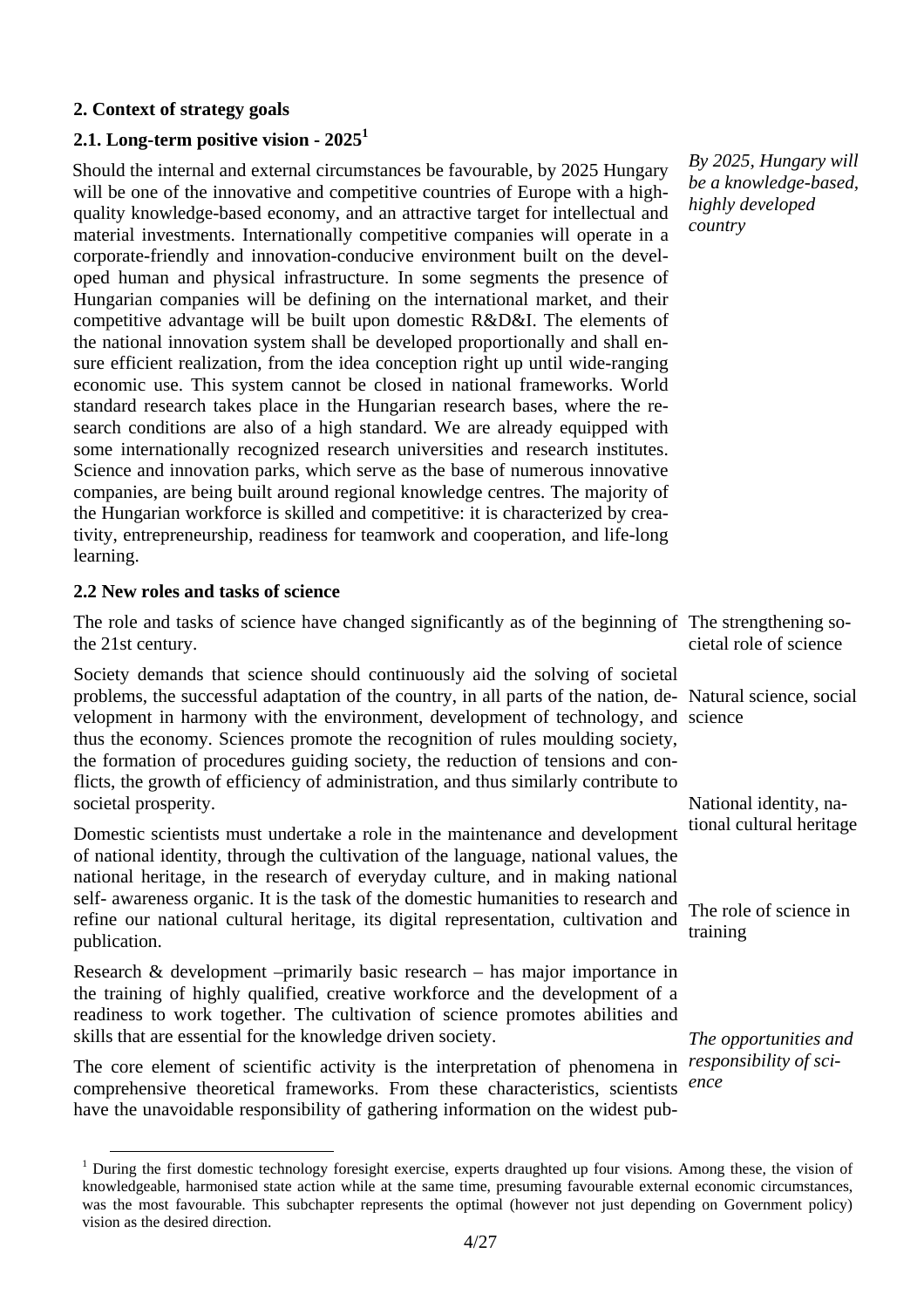lic opinion and helping inform decision-makers.

Pure basic research, beyond bringing new knowledge into existence, contributes to the creation of the most up-to-date methodology and the international portability and parity of Hungarian science; while targeted basic research, besides this, also contributes to technological innovation, sustainability and societal adaptation.

Domestic scientists – among the framework of their disciplines – must be able to ers understand, master and relay the latest scientific results and enrich these with new scientific results.

From the perspective of competitiveness, the results of scientific research – and within this, basic research – comprise the relevant source of knowledge, the identifications relevant to man and human society included. The competencies necessary for their application include the management of knowledge: to the readiness related to intellectual property management as well as corporate and market knowledge.

## **2.3 Common strategic goals with the EU**

Reaching Europe's common competitiveness goals demands a harmonized strategic approach in the whole of the EU and individual member countries. The  $EU$ 's main policy documents<sup>2</sup> place the emphasis on the goals of competitiveness, cooperation, concentration of sources, the utilization of the results of science and technology, as well as the coordination of science and technology policy.

The EU has recognized that in the area of basic research outstanding performance is not adequately paired with the economic utilization of the results. Thus in 2000 the Lisbon summit drew up an ambitious goal: by 2010 the EU should be the world's most competitive, most dynamic and knowledge-led economy. In 2002 the European Council set out at its Barcelona session a further goal: By 2010, the average EU expenditure on R&D should reach a proportion of 3% of GDP, and two thirds of this investment should derive from enterprises. According to the half-time assessment of the Lisbon strategy, in 2005 R&D&I remained a priority in the refocused goal system, keeping to its 3% objective. According to the declaration of the Lahti summit in October 2006, by 2010 Europe's R&D expenditure will reach 2.6% of GDP. It is Hungary's primary interest that taking into account its own situation, financial opportunities and endeavours, it should contribute to the realization of the common European goals, besides defining its own national interests and strategic goals.

Prior to EU membership, Hungary already took part in the EU's Research & Development framework programs and other European R&D programs (EUREKA, CERN, COST, etc.). In order to reach the restated Lisbon competitiveness goals, from 2007 the EU also launches a new program, the Competitiveness and Innovation Program (CIP), alongside the 7th Research and Technology Development Framework Program (FP7). In the future the CIP will put

The role of basic research

The role of research-

New knowledge and knowledge management

Reaching competitiveness demands a comprehensive strategic approach

By 2010 the EU should be the world's most competitive, most dynamic and knowledge-led economy

Participation in EU R&D programs

<sup>&</sup>lt;sup>2</sup> Towards a European Research Area COM (2000) 6; The Regional Dimension of the European Research Area COM (2001) 549; Innovation policy, updating the Union's approach in the context of the Lisbon strategy COM (2003) 112 final; Investing in Research. An Action Plan for Europe COM (2003) 226 final; Science and Technology, the key to Europe's future COM (2004) 353 final; Working together for growth and jobs. A new start for the Lisbon Strategy COM (2005) 24 final; Integrated guidelines for growth and jobs (2005-2008) COM (2005) 141; More Research and Innovation – Investing for Growth and Employment: A Common Approach COM(2005)488 final; Putting knowledge into practice: A broad-based innovation strategy for the EU; COM(2006)502 final.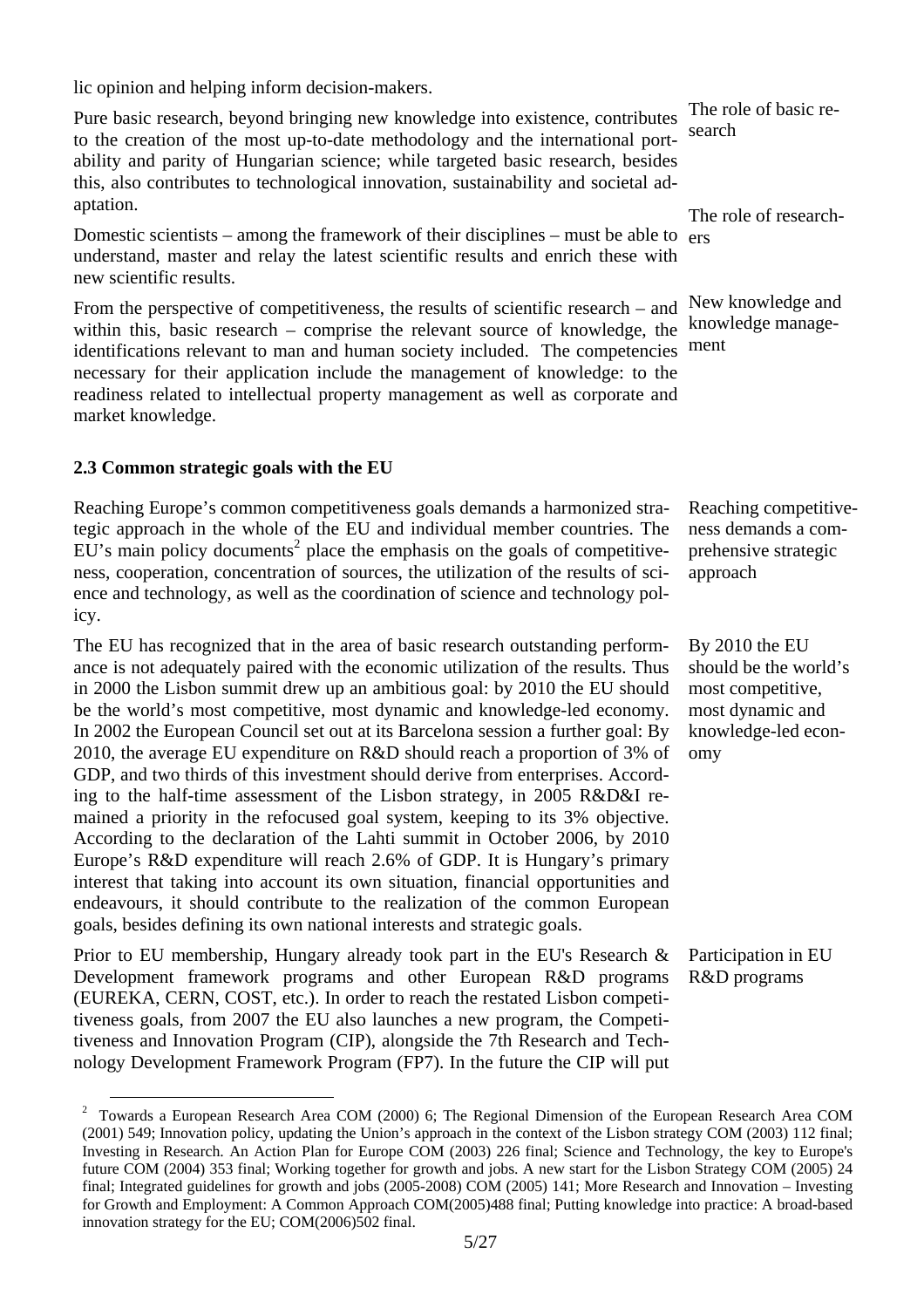the Community's competitiveness and innovation activities in a coherent framework and from a competitiveness side shall supplement the researchoriented programs of the FP7. During both the FP7 and the CIP we must strive for the successful participation of Hungary, giving incentives for the Hungarian participation, and for the domestic utilization of the results.

The resources of the Structural Funds promote the decrease of regional differences within the EU. The planning of the usage of the sources takes place within the framework of the New Hungary Development Plan<sup>3</sup>. R&D&I is one of the priorities of the Economic-development Operative Program, but R&D and innovation play also important role in other operative programs. The planning of this program, in harmony with the current strategy, is aimed at the 2007-2013 planning time-period.

#### **2.4. Scientific policy tasks deriving from the international research system**

Modern, globalized research demands new, large-scale infrastructures. The spe-Adaptation to the cial large European infrastructures are like this too, including e-infrastructures European Research inand research networks. The Government's goal is to fit the domestic research frastructures network into the European research infrastructures, and at the same time, into the EU's common research policy. European adaptation also justifies continuous access to the most important international scientific databases for the domestic research sphere; the strategic action plan contains the explanation of this.

The international science system has formed the individual and organizational International norms of performance assessment and evaluation standards which are also valid for do-performance evaluamestic scientists. This is non-transferable and is a function of creating value and tion culture that cannot be taken away from scientists and at the same time is an indispensable condition of their connecting to international science.

In the interest of moderating the disadvantages of Hungary's economies of scale Harmony in the interthere is a need for the optimal utilization of international cooperation opportuni-est of optimal utilizaties, maintaining and expanding the international cooperation, and undertaking tion of opportunities an active role in scientific diplomacy. Domestic governmental and non-state ac-derived from internators alike have an important role in the forming of the EU's common research tional cooperation policy. The knowledgeable, harmonized work of these actors aids most efficiently the realization of domestic science-, technology- and innovation policy objectives.

The professional and financial advantages of international cooperation can be State support of interexploited if the state considers participation in the work of international research national research coinstitutes, organizations and infrastructures as a long-term strategic investment, operation is a strategic and in compliance with this covers membership fees, supports the research work investment carried out abroad by Hungarian researchers, provides incentives for the employment of foreign researchers in Hungary, and aid in the procurement of funds necessary for EU tenders.

In each case, it is a task demanding state help – with special respect to protecting Protection of intellecintellectual property and domestic-interest utilization of the results derived from tual property at nainternational cooperation – that in the interest of the domestic actors taking part tional level in the international cooperation they should have access to suitable representation in the relevant contracts, and professional (primarily legal) advice for the enforcing of the contractual provisions.

Structural Funds, 2nd National Development Plan

<sup>&</sup>lt;sup>3</sup> The plan is built on the principles of the National Development-policy Concept and the National Regional Development Concept. The strategic framework document for utilisation of the Structural Funds is the National Strategic Reference Framework (NSRF), The Operative Programs contain the program level tasks.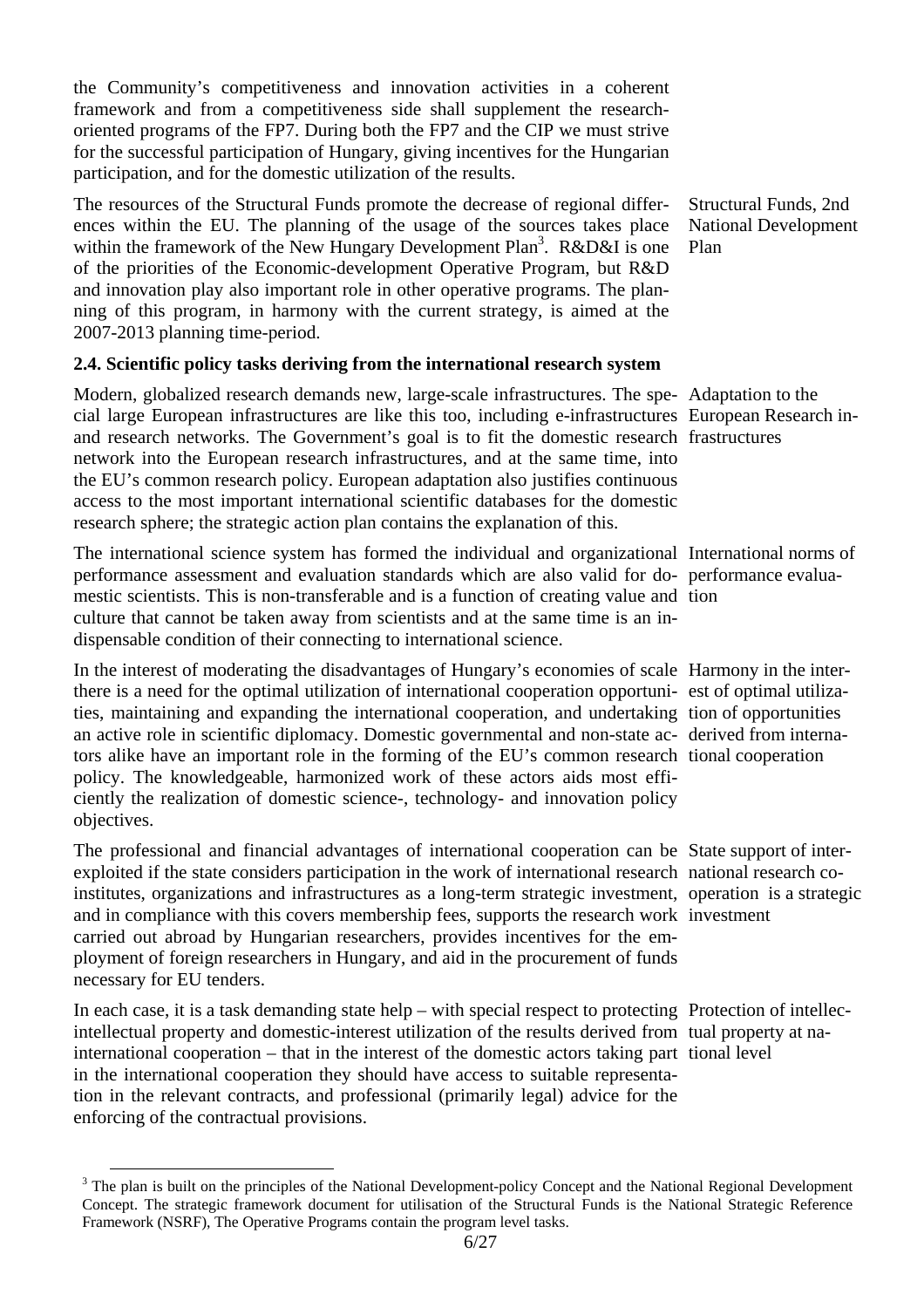#### **2.5 The strategic role of the state in science, technology and innovation**

The aim of state intervention is the adjusted, effective operation of the national National innovation innovation system<sup>4</sup>. In the matters of science policy the measures of the Gov- system ernment are built upon scientists and their autonomic organizations, whilst the issues of technology and innovation policy are built upon corporate stakeholders and their professional business federations.

State intervention is also justified in the development of the high-*Development of re*expenditure research infrastructure for establishing internationally competitive *search infrastructure*  research-development centres. An important part of the infrastructure is the IT network, since in modern research the importance of virtual connections and the role of information access have increased. Access to the significant international research facilities must be supported to provide that Hungarian researchers and companies can use the results.

One fundamental reason for using state sources in research-development and in-Justification for state novation is the external and long-term effects of the investments in this area. role undertaking (Generally results do not occur at once at the research and development organization, e.g.: the multiplication effect of the info-communication technologies and digital culture.) The state role undertaking is also justified because the more complex the solution of a problem is, the less a domestic organization is able to guarantee the costs of a project on its own. A further reason is the need of public utility research (related to flood-forecast, public safety, national defence, public proceedings, and sustainability of development, consumer protection, social policy, demographic policy, public health, the social effect and application morals of new technologies.)

Science requires continuity, stability, and calculable conditions to be able to Stability and calculaproduce, adapt and disseminate new knowledge.

An indispensable part of the active, initiating role of the state – beyond the man-Transparency, control datory legal, financial and accounting controls – is the ensuring of independent and evaluation expert evaluation which increases the transparency of utilization and at the same time aids the studying and development of the national innovation system.

The task of the state is primarily to ensure the frameworks and research (mainly basic research) infrastructure; not active intervention. Where the chance of economic returns makes it possible, the participation of market actors is necessary. The state shall ensure a research infrastructure which has a proven necessity, but for the maintaining of which no single actor is capable itself.

One of the cornerstones of the strategies of countries that have successfully caught up in competitiveness (such as Finland, Ireland, Republic of Korea, China) is innovation based on advanced education and research and development and also open to world results. The state has an important role in the training of a highly qualified workforce within the framework of a school*The basis of successful catch-up is innovation based on high quality education and research & development*

ble conditions

Limitations to the role of the state

<sup>&</sup>lt;sup>4</sup> The National Innovation System (hereafter NIS), within the country, is the set of institutions, enterprises and other organizations, as well as resources, rules, conditions and measures that influence the generation, handing over, distribution and use of new knowledge and technology.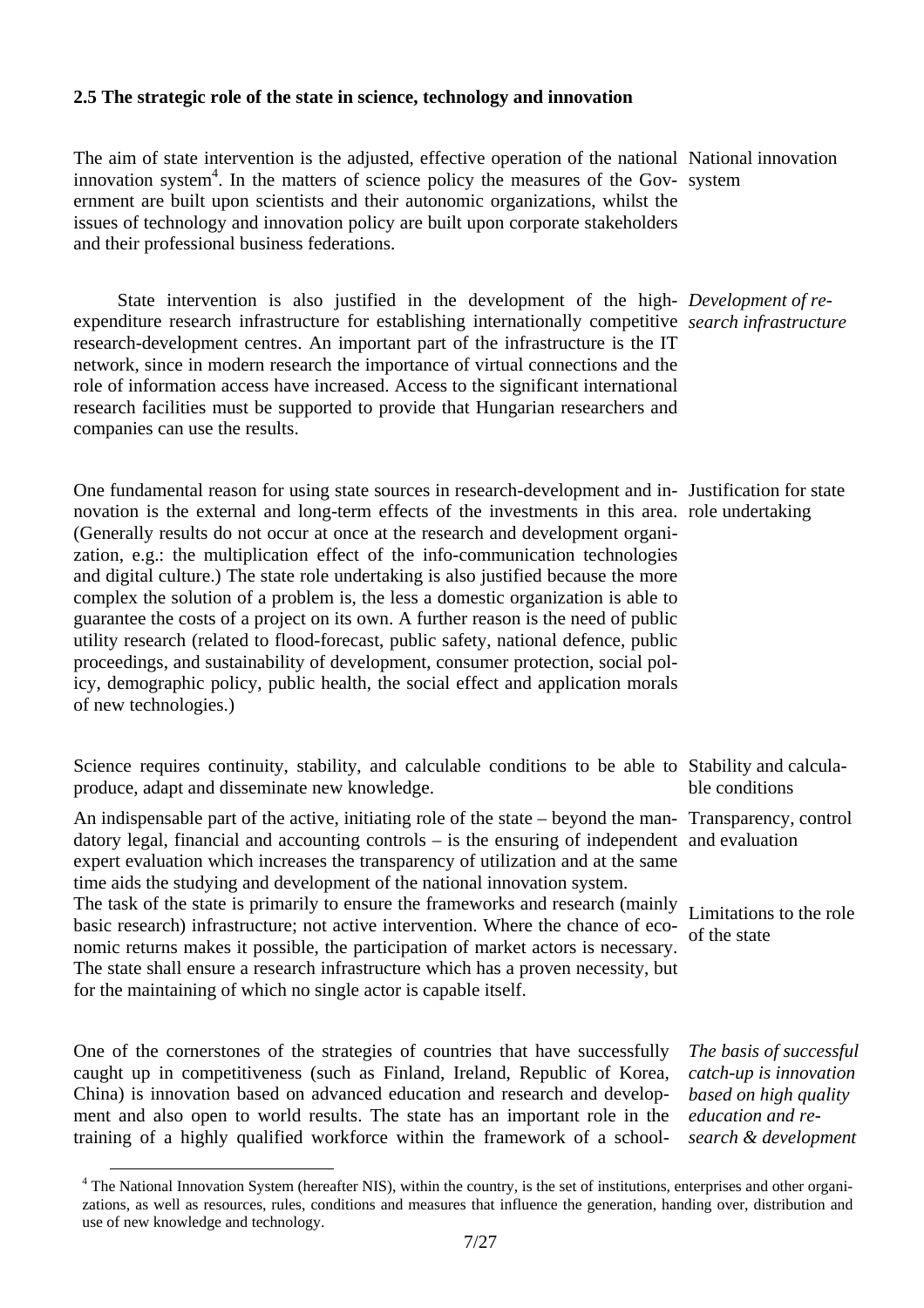system and life-long learning, as well as in the establishing of a suitable training system and number of researchers. Only by taking into account the long term demands of economic actors through a modern education system will it be possible to prepare members of society for competition-based economic challenges.

Technological innovation can only be successful if the necessary organizational, *Promoting the whole*  management and market innovations are also introduced by the companies. State *innovative process5* support that vitalizes innovative activity should be organically connected to fiscal and monetary policy, and should aid the spreading of knowledge and technology. Capital market tools which give incentives for innovation, as well as their legal conditions, need to be developed further. The risks can be shared through a combination of public and private capital. State aid mechanisms which significantly expand the market of projects that are attractive to private capital shall be introduced.

Managing the R&D statistical data system and operation of methodology tools which serve the policy making and implementation (technological foresight, technology watch, technology assessment, etc.) is an important task of the state. The defining of objectives, program planning, control and feedback, as well as evaluation of quality and performance are more and more built on indicators. In many EU countries separate national science- and technology policy analyzing institutes (S&T observatories) coordinate these processes. The strengthening of expert activity that establishes strategic decisions is also necessary in Hungary. The Hungarian Academy of Sciences, as national adviser, can play a role in this.

#### **3. STRATEGIC PRINCIPLES**

In order to realize the goals, the Government shall enforce the following *Strategic principles:*  strategic principles:

| - Scientific research (especially pure basic research) projects shall be financed - quality<br>from the public budget on the basis of quality criteria                                                                                                                  |                                |
|-------------------------------------------------------------------------------------------------------------------------------------------------------------------------------------------------------------------------------------------------------------------------|--------------------------------|
| - it shall distribute publicly financed support available for the goals of scientific - open distribution<br>activity following non (direct) economic goals – with the exception of servicing<br>for the maintaining of infrastructure – through an open tender system, |                                |
| - during the forming of financing models the convergence program, the financial<br>framework system for the implementation of the strategy, and the state reform<br>reorganizing the structure of the sources must be considered.                                       | - convergence, state<br>reform |
| - the handing down of knowledge and research at higher-education institutions<br>shall be managed as an organic part of scientific activity                                                                                                                             | - handing-down of<br>knowledge |
| - built on suitable expert knowledge it shall implement the regular control and<br>independent evaluation of utilization of publicly financed support, and on the<br>basis of this shall provide for the continual improvement in efficiency,                           | - public control               |
| - in the frames of the budget opportunities, it shall ensure the necessary stable<br>conditions for the research on national traditional values,                                                                                                                        | - national traditions          |
| - it co-operates with the corporate sector in the development of the R&D infra- - cooperation<br>structure and institutions,                                                                                                                                            |                                |

<sup>&</sup>lt;sup>5</sup> On the basis of the recommendations in the Science- and Technology-policy Advisory Board's "Science- and technology policy in Hungary: situation evaluation and breakthrough opportunties" document

*System of strategic background analyses*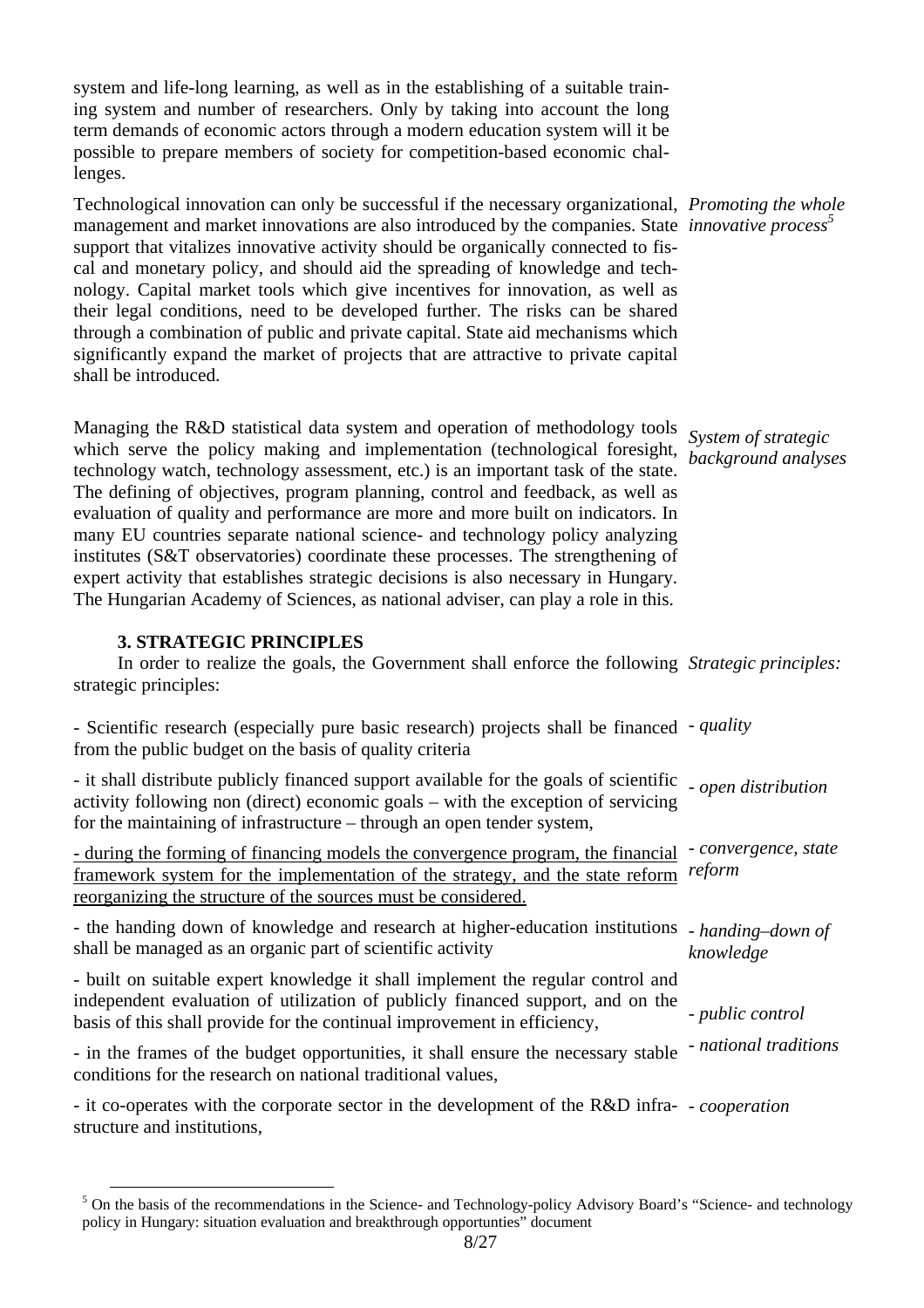| - avoids the fragmenting of resources and improves efficiency, by focusing on<br>intellectual and material resources and optimizing utilization,                                                                                                                                                                                                                                                                   | - focusing        |
|--------------------------------------------------------------------------------------------------------------------------------------------------------------------------------------------------------------------------------------------------------------------------------------------------------------------------------------------------------------------------------------------------------------------|-------------------|
| - the increased economic and societal utilization of R&D results shall promote<br>the production of marketable products and services, their market acces, as well - utilization<br>as high level public services,                                                                                                                                                                                                  |                   |
| - promotes the European catch-up of the regions by offering incentives for inno-<br>vative activity of businesses operating in the regions and the building of net-<br>works serving innovation flexibly applicable to their demands.                                                                                                                                                                              | - rationality     |
| <b>4. HORIZONTAL STRATEGIC ASPECTS</b><br>The strategy takes the following horizontal aspects into account:                                                                                                                                                                                                                                                                                                        |                   |
| The increasing of employment and modifications in the structure of employ- <i>Employment</i><br>ment, the growth of productivity with the existence of new workplaces produc-<br>ing knowledge-demanding higher added value.                                                                                                                                                                                       |                   |
| A primary perspective is enabling new business growth of small- and medium Small- and medium<br>sized enterprises (SMEs) and their competitiveness.                                                                                                                                                                                                                                                                | sized enterprises |
| A suitably trained, flexible, creative workforce possessing up-to-date competen- Human resources<br>cies and capable of regeneration should stand available in the structure and qual-<br>ity of economic demands alike. The number of people employed in research $\&$<br>development – dependent on financial opportunities – should grow by $10\%$ by<br>2010, and by 20% by 2013 in comparison to 2005 levels. |                   |
| The perceptible improvement of Hungarian society, the quality of life and <i>Catch-up</i><br>chances for happiness of the disadvantaged third of the population.                                                                                                                                                                                                                                                   |                   |
| People's physical and mental health is one of the most important foundations of <i>Healthy people</i><br>societal and economic development. This is contributed to significantly by -<br>among others –life sciences and the innovative technology-based results of the<br>pharmaceutical industry.                                                                                                                |                   |
| Environmental friendly systems and technologies, and the development and dif- Sustainable develop-<br>fusion of pure material- and energy saving procedures aid the safeguarding of ment<br>health, natural values and biological diversity, economical usage of natural and<br>human resources, and the enforcing of the principle of sustainability.                                                             |                   |
| The availability of a suitable research, transport and IT infrastructure is one of <i>Infrastructure</i>                                                                                                                                                                                                                                                                                                           |                   |
| the basic conditions for development.<br>In order to develop the ability and readiness of domestic research centres and <i>International coopera-</i><br>companies towards international cooperation, international knowledge and tech- tion<br>nology transfer, as well as mobility, must be promoted.                                                                                                            |                   |
| Science plays a special role in areas of security that are nowadays a high prior- Security<br>ity. The effects on society and ethical questions of using new scientific results<br>constitute the new challenges of the future.                                                                                                                                                                                    |                   |
| The enforcing of equal opportunities based on sex, age, location- and scientific Equal opportunities<br>areas for researchers is necessary. Positive discrimination shall be applied in or-<br>der to raise the proportion of women in management positions. Research on the<br>effect of scientific results on equal opportunities, differences in society and so-<br>cial cohesion shall be promoted.            |                   |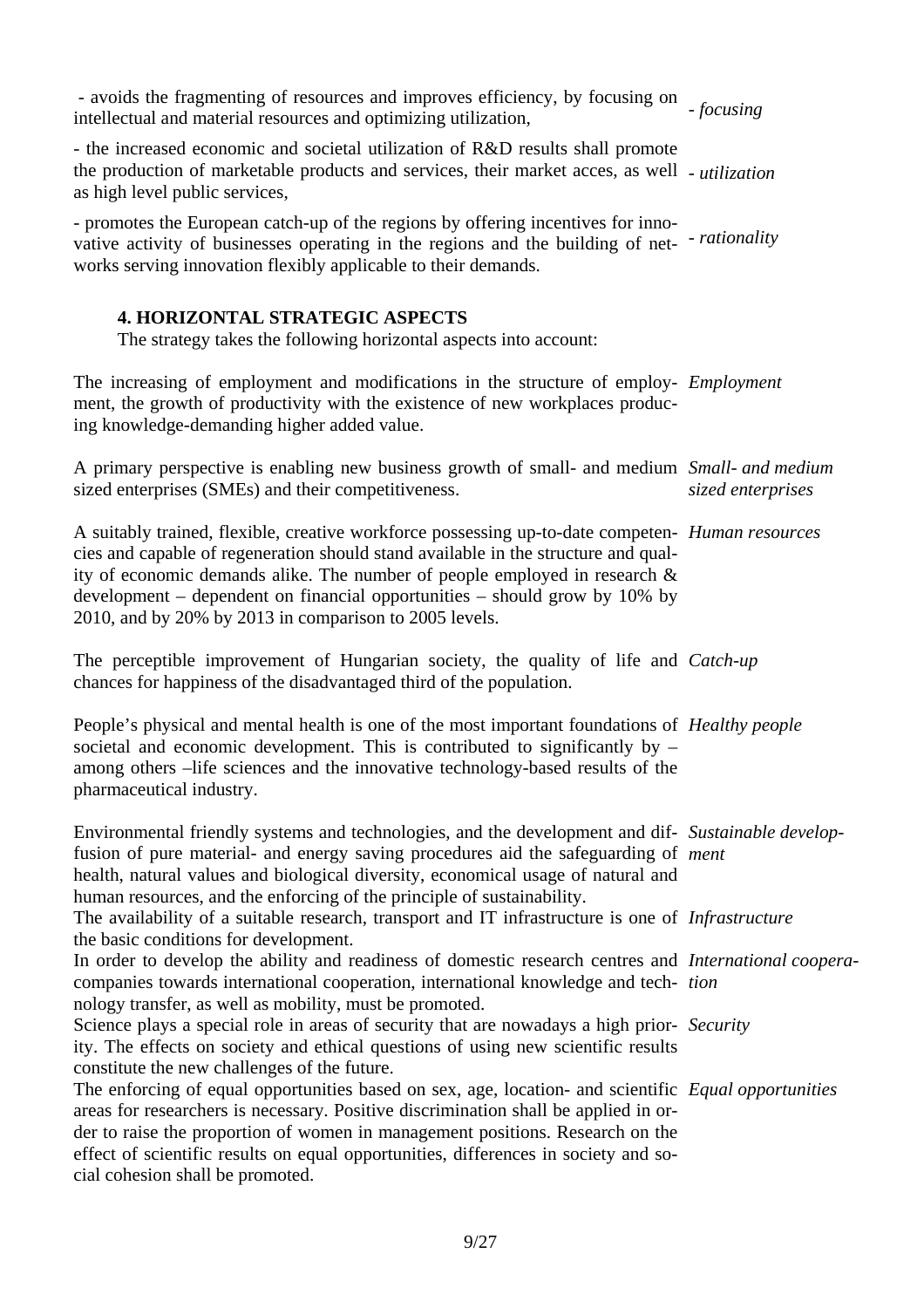#### **5. SCIENCE, TECHNOLOGY AND INNOVATION POLICY MID-TERM GOALS BY 20136**

The strategy serves the increasing of competitiveness of the Hungarian economy, General goal and through this – in harmony with economic policy goals – the improvement in quality of life of Hungarian society. Its goal is that Hungary will become by 2013 a country where knowledge and innovation are the driving engines of the economy. Companies with domestic financial interest should appear on the global market with competitive products Strategic goals:

#### **Mid-term strategic goals:**

#### **Objective I: Strengthening of companies' research & development and inno-** Strengthening of **vation (R&D&I) activities**

The goal is that in the interest of Hungarian businesses creating and accessing the market with globally competitive products and services they should increase their innovation activities and significantly increase their R&D and industrial licensing expenditure. Total R&D expenditure in the function of available budgetary sources should possibly reach **1.4% of GDP in 2010**, then **1.8% of GDP in**  *rate sources*  **2013**. In the interest of a more favourable R&D source structure it is a goal that every forint from the budget turned to R&D should attract at least one forint of corporate expenditure.

**Corporate R&D expenditure** within total R&D expenditure should reach **45% in 2010**, and **50% in 2013<sup>7</sup>** . It is desirable that Hungarian research centres carry out R&D activities for as many foreign company orders as possible. To this end, the Government is initiating from 2007 significant business co-financing generating programs from the funds of the New Hungary Development Plan and the Research and Technological Innovation Fund, alongside maintaining in the midterm the corporate R&D incentives of tax- and contributions breaks.

#### **Objectives in figures:**

Hungary's summary innovation index (SII) **should reach the EU average by 2013**<sup>8</sup>. For this to happen – beyond an increase in corporate R&D expenditure – we mainly need to improve on the proportion of young technical- and natural science professionals, industrial licensing activity in the corporate sector and the operating conditions of the capital markets. The goal-indicators (EU Innovation Scoreboard indicators; those in square parenthesis are EU categories) pertaining to the latter goals are as follows:

1. Proportion of science and engineering graduates in the 20-29 age group [1.1]: 2005: 5.1%. **Objective: 5.5% by 2010, 6.0% by 2013.**  (the 2013 goal is roughly half of the 2005 EU average)

Corporate R&D&I

*Activation of corpo-*

<sup>&</sup>lt;sup>6</sup> We define the mid-term strategic goals and priorities for the time period stretching to 2013, in harmony with the National Development-policy Concept and the time-horizon of the National Strategic Reference Framework preparing for utilisiation of EU Structural Funds, but besides this we also designate the objectives to be reached by the period's half-way mark of 2010.

<sup>&</sup>lt;sup>7</sup> The 2010 expenditure goal – total expenditure of 1.4% of GDP and 55% coming from non-corporate sources – can be realistically fulfilled on the basis of point IV.A.11 on the convergence program, if (in harmony with the tasks set forth in point IV.A.10.) the size of foreign funds won by the domestic R&D&I sector grows significantly in the mid-term.

<sup>8</sup> Calculated on the basis of the EU Innovation Scoreboard data for 2005, the reaching of the EU SII average would demand a total expenditure of some HUF 360 billion per year. State expenditure would be HUF 40 billion, while corporate and other expenditure would come to HUF 320 billion. This data only appears as a comparison and does not represent the financial plan or any obligation.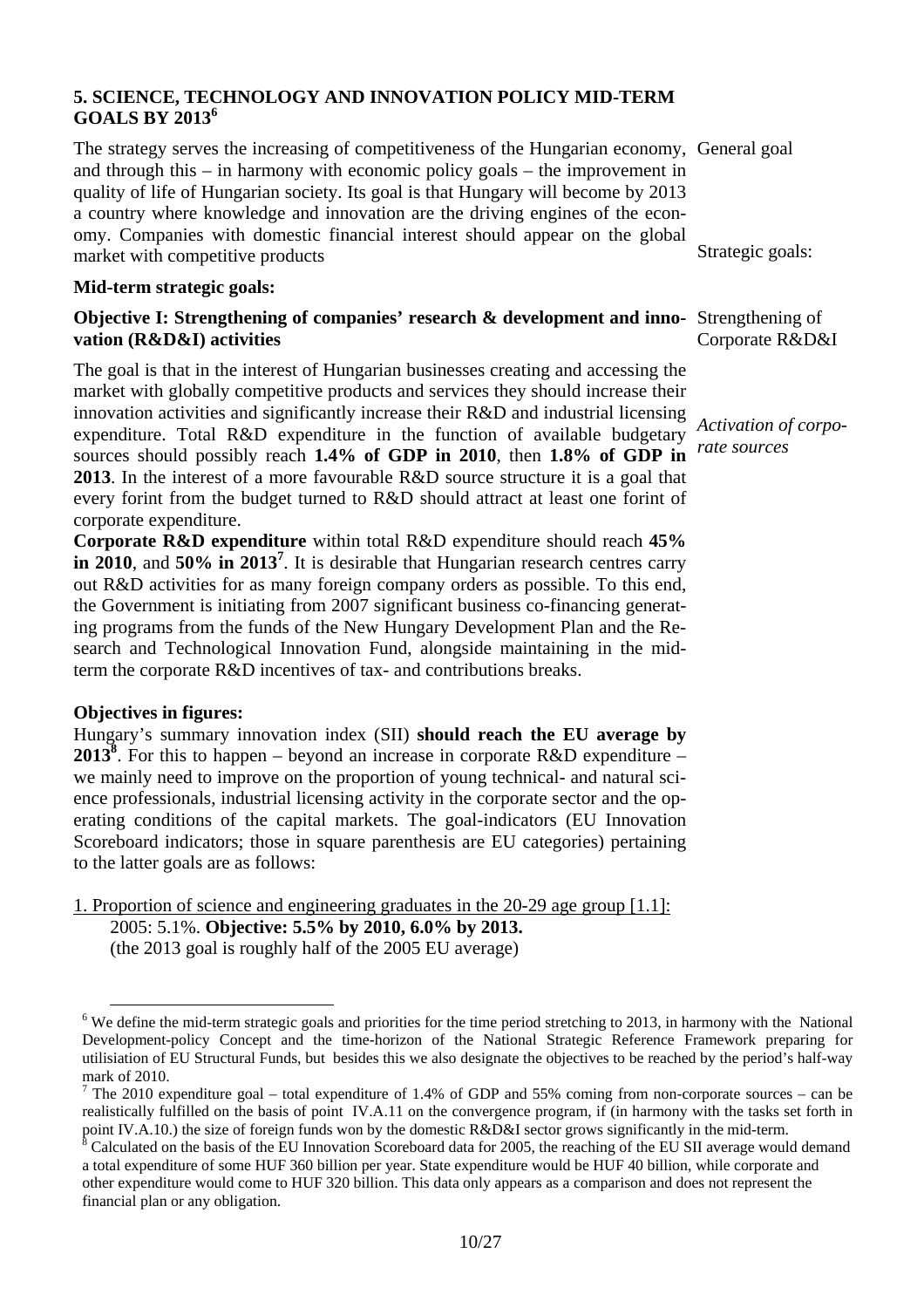11/27

# **Objective IV: Strengthen the regions' R&D&I capacity**

Innovation strategy should be one of the defining elements of the regions' devel-Strengthen the reopment strategies. Inequalities of the national innovation system should be re-gions' R&D&I ca-

Attraction of foreign researchers and stu-

dents to Hungary

**Objective III: Strengthen knowledge supporting the competitiveness of soci-**Strengthen knowledge founding competitiveness of society

**Objective II: Building of internationally competitive R&D&I capacities and R&D&I capacities** *Knowledge centres in the priority areas* 

- 3. Sales of new-to-market products (% of all turnover) [4.3]: 2005: 4.2%. **Objective: 5% by 2010, 6.0% by 2013**  (no EU average due to incomplete data).
- 4. EPO (European Patent Office) patents per million people [5.1]: 2005: 18.9. **Objective: 24 by 2010, 28 by 2013**  (the 2013 goal is 20.5% of the 2005 EU average).

5. Share of early stage venture capital in GDP [3.4]: 2005: 0.004. **Objective: 0.005 by 2010, 0.006 by 2013**  (no EU average due to incomplete data).

2. Business R&D expenditure/GDP [2.2]: 2005: 0.37%9 . **Objective: 0.63% by 2010, 0.90% by 2013** 

(the 2013 goal is three quarters of the 2005 EU average).

**centres** 

**ety** 

Using up-to-date opportunities offered by IT, establishment of strong and competitive knowledge centres with business participation, and innovation clusters through increased modernization of the research infrastructure. New research institutes and international-standard research universities should be

# The Government should ensure conditions for scientific research on the basis of excellence criteria. The main factor is quality in societal-economic challenges, research in national values and heritage, as well as in public-interest research not belonging to direct interest in the corporate sphere.

The requirements related to research directly utilized in the economy are defined by the corporate sector.

established – according to up-to-date international scientific organization and management norms – which closely cooperate with businesses and react flexibly to economic demands. In the interest of improving the infrastructural conditions the Government is starting programs from NHDP and RTIF funds. Innovation

management should be strengthened at R&D institutes and at businesses.

As many Hungarian researchers as possible should participate in the international cooperation networks and engage in research of new global challenges. The attracting force of the domestic R&D&I sector should increase for the young generation of researchers. Domestic research centres should attract as many foreign researchers and students, Hungarian researchers with recognition arising from their work abroad, foreign PhD students and post-doctorates as possible.

Concentrating on the most important subject areas from the perspective of economic development, by depending on doctorate schools we should increase the of researchers number of researchers in public research centres. Increase the number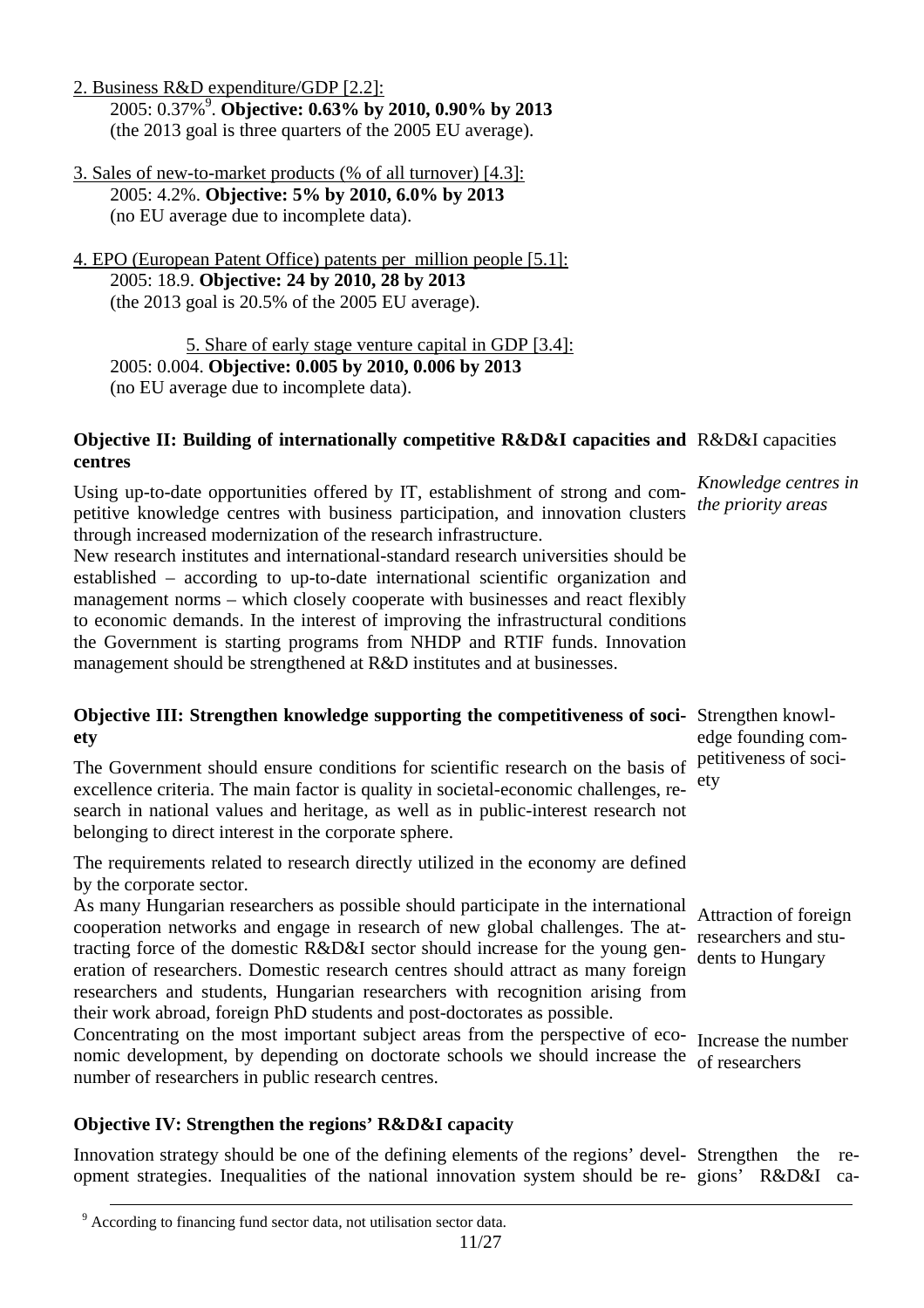duced by strengthening the innovation capacities of development poles. Regional-pacity integrated expert centres, technology-transfer centres and innovation centres forming regional intellectual and R&D&I bases should be established. Innovation services, SME consultancy, education and training should develop in the regions and the development poles. Strong, innovative SMEs and innovation actors' cooperation clusters and networks should be established in the regions.

It is a condition for the fulfillment of the goals that the legal and economic environment should promote and offer incentives for research & development and innovation.

#### **6. Priorities and tools serving the realization of strategy goals.**

#### **6.1. PRIORITIES**

The following **intervention area** – **priorities** – serve the strategy goals: Priorities:

**I. Culture of accepting and exploiting the results of scientific research.** 

**II. Quality, performance and utilization driven efficient national innovation system.** 

**III. A respected, knowledge-based creative and innovative workforce suited to the demands of society and the economy.** 

**IV. Economic and legal environment with incentives to knowledge creation and utilization.** 

**V. Domestic enterprises, products and services being competitive on the global market** 

## **Detailed explanation of the content of the priorities:**

Priority I.: Culture of accepting and utilizing the results of scientific research.

I.1) We provide incentives for **entrepreneurship, risk undertaking and innova-**Development of an **tive development willingness**. We promote the development of an **entrepreneu-**innovative entreprerial culture based on confidence and cooperation built on mutual advantages and neurial attitude the correct business contacts. The searching for new solutions and endeavours aimed at innovation should be the main characteristic of entrepreneurial behaviour.

I.2) We support research into the complex solutions of **economic and societal**  Searching for solu**challenges**, as well as into the effect of significant changes taking place in society tions to the chalon competitiveness, growth and quality of life. We support research which analy-lenges of our age ses the interdependencies between societal and economic factors accompanying innovation and influencing technological innovation, as well as research aiding the establishing of expert policies and supporting decision-making.

I.3) We promote the further development of a **cultural environment** which ac-Acceptance of cepts research, development and innovation and gives incentives.

We support the public awareness and recognition of R&D&I in society, using all tools for the spreading of knowledge and communication (media, exhibitions, conferences, publications, forums, etc.). In order to arouse the interest of youth we support interactive tools (the House of Future, Palace of Wonders, technical museums, etc.) for popularizing science and technology. We support the activities of young people organised by themselves (e.g. Network of Research Students).

R&D&I in society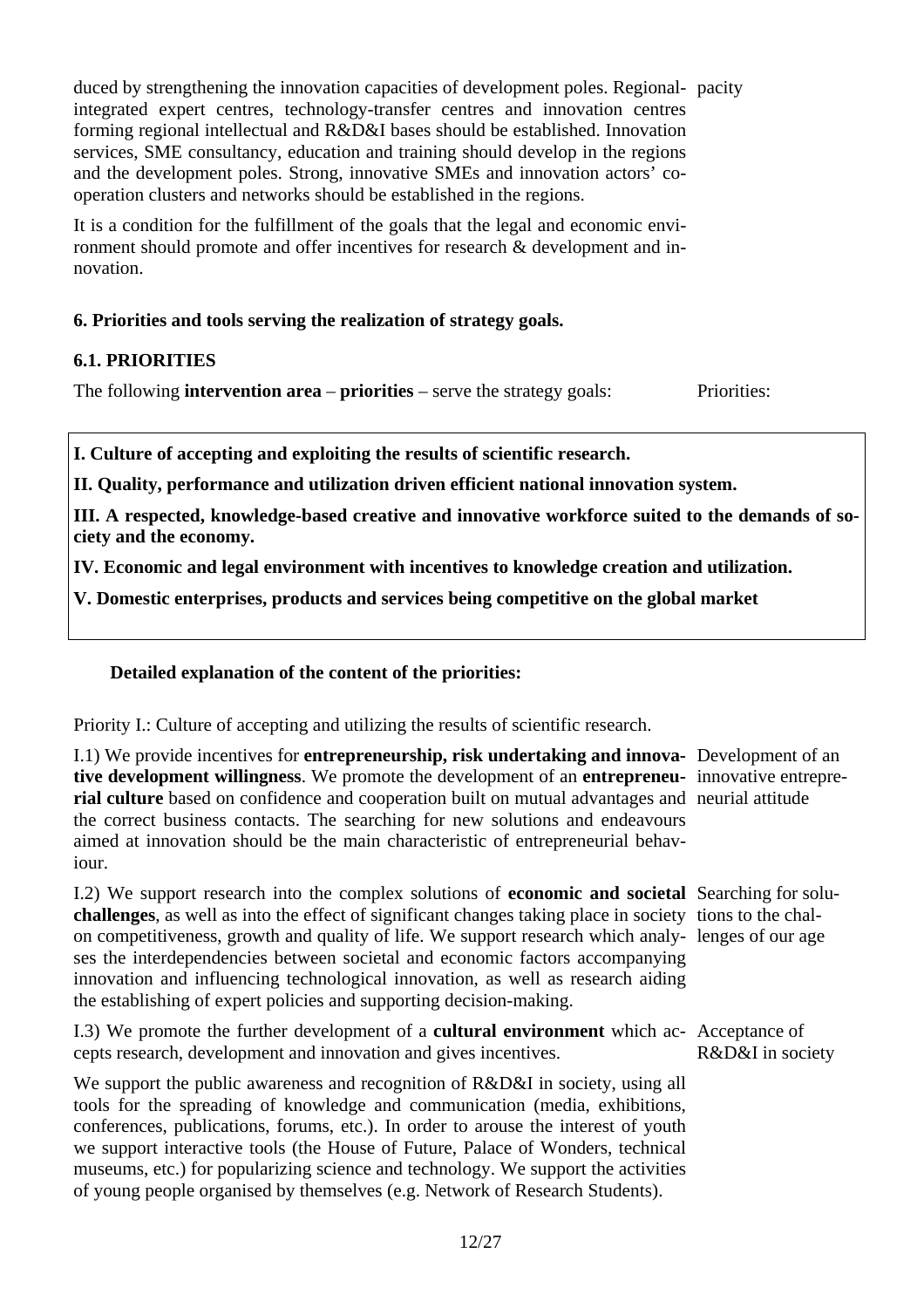For the communication of science and technology we shall offer incentives for the active role-taking of researchers (e.g. the Mindentudas Egyeteme), the increasing of dialogue in society on the advantages and risks of applying new scientific results and technologies. We shall promote the acknowledgement of the economic and societal importance of researchers' work at all levels of education.

We shall establish and give awards and prizes, as well as support the alreadyexisting societal recognition orders (Hungarian Academy of Sciences awards, Hungarian innovation grand-prize, Gábor Dénes-award, etc.). Besides arousing the interest of youth we shall also aid the already well-working talent-researching and talent-welfare programs (e.g. Youth Scientific and Innovation Talentresearch Competition).

I.4) In harmony with the scientific policy priorities we support the **research on**  Research of national **national values, traditions and heritage**, the better utilization of the results in values education, culture and other areas of economy and society. To this end the Government establishes national research priorities.

I.5) We support **research and development** serving the interests of society and Public-interest renot directly belonging to the interests of business (e.g. public security, defence, search developments environmental protection, ecology, water management – flood defence, consumer protection, healthcare), as well as other research of importance – long-term but not motivated by short term economic interests – to the country and research founding official or other community activity.

## **Priority II.: Quality, performance and utilization driven efficient national innovation system**

#### *II.1. Mid-term governmental tasks related to the research network*

II.1.1 The Government – also by relying on NHDP funds – **launches programs supporting** the establishment of technological innovation capacities **concentrated in strategic sectors** in order to create the necessary intellectual, infrastructural and economic background as well as the establishment and settling of Strategic sector knowledge- and technology intensive businesses. We shall support the construc-knowledge-centres, tion of technological incubators, the establishment of technological platforms and technological platthe creation and strengthening of innovation networks and clusters nearby to stra-forms, innovation tegic sector knowledge centres. We shall especially offer incentives for foreign clusters capital investments in these areas. Taking into account trends and the current situation of Hungarian industry it is primarily **certain segments** of the following key technological areas and knowledge-based industry sectors that can represent a breakthrough point for Hungary:

| Knowledge-based industry sectors  |
|-----------------------------------|
| IT and electronic industry        |
| machinery- and vehicle industry   |
| Pharmacy industry                 |
| Chemical industry                 |
| Food industry                     |
| Innovative services industry      |
| Environmental protection industry |
| and technologies                  |
|                                   |

13/27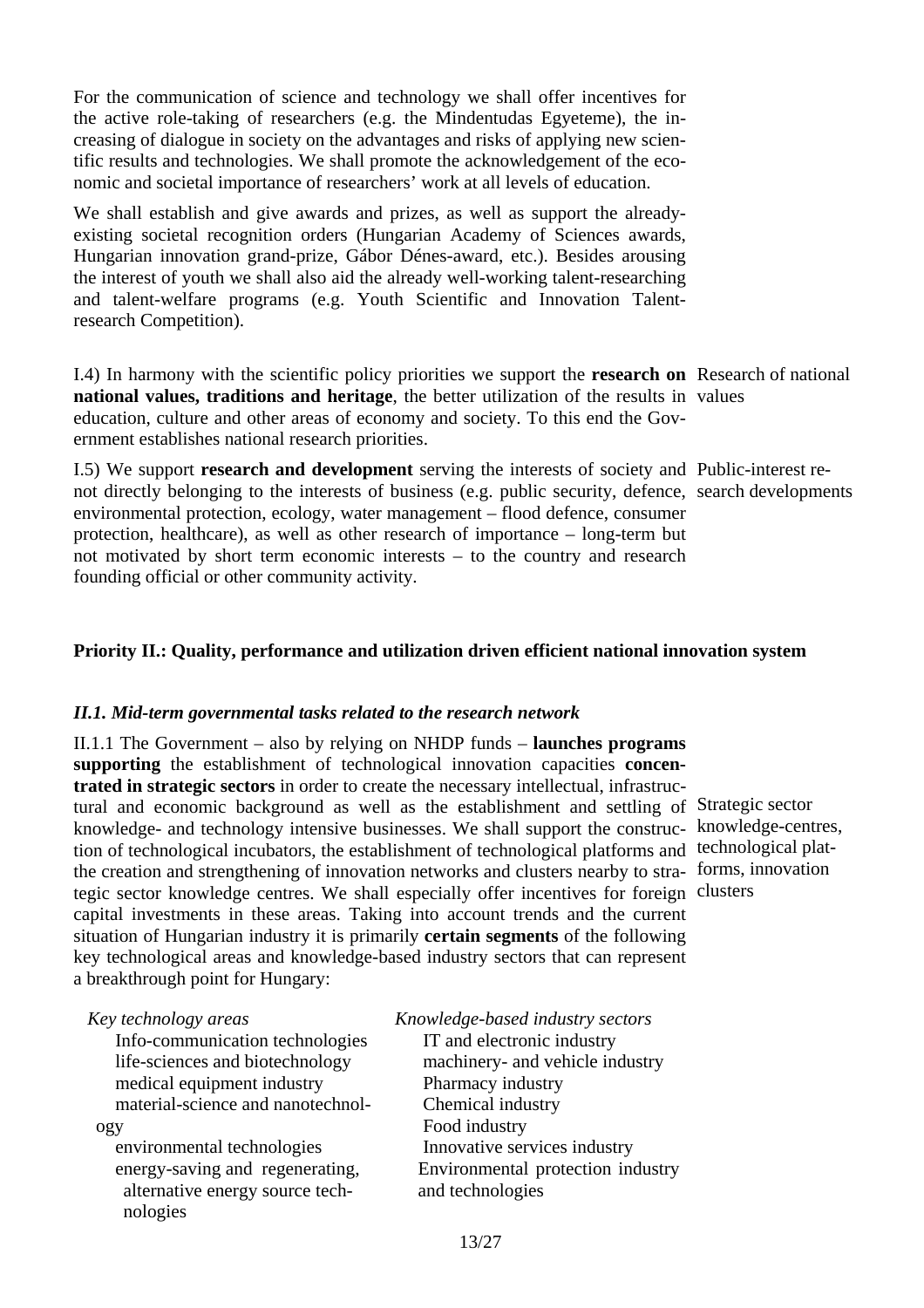*II.1.2.* By establishing **development poles** we can reduce the regional differences Regional innovation in the national innovation system. We shall support the establishment of high centres, innovation level regional expert centres, technology-transfer centres, competence centres and infrastructure regional innovation centres, primarily through infrastructural investments and the development of innovation services.

*II.1.3* We shall support the establishing of the **innovation service environment** in the region in order to aid the innovation activities of SMEs. Relying on the experiences of regional innovation agencies we shall strengthen SME consultancy, education and training in the regions and development poles.

*II.1.4* We shall aid the **development of regional innovation capacities**: through Strengthening the inthe strengthening of the regional innovation institutional system, development of stitutional system of network cooperation, promotion of the geographical spread of innovation, opera-regional innovation tion of decentralized innovation programs and the improvement of regional innovation IT conditions and human resources. We shall develop **regional knowledge centres** organizing around universities and research institutes, to which technological centres, incubator houses specializing in advanced technologies, as well as industry and business parks, will be fitted. The Government shall aid the establishing of the legal and financial conditions for the realizing of knowledge- and technology-transfer in the regional knowledge centres.

*II.1.5.* The Government supports the establishment of **internationally significant**  International-level redomestic research centres, primarily based upon existing knowledge centres but search centres not excluding the establishment of new research centres. The Government – depending on financial funds – shall establish modern research organizations in which – in compliance with excellence criteria – the research groups from any part of the world may work for several years.

*II.1.6* The establishing of **flexible forms of cooperation** of research centres op-Implementation of reerating in the different organizational forms is a possible answer to the challenges search groups and of international competition, critical mass and quicker and quicker reaction. This complex large prois characterized by research units which are aligned on complex individual-basis jects aligned into a interdisciplinary projects, and for a given time operate as elements of a large net-flexible network work. This network structure ensures flexibility and at the same time, permanent competition.

II.1.7 The Government shall by 2010 revalue publicly financed research insti- Strategic property tutes, as state property, with special respect to intellectual property as demanding management different regulation from other elements of property, and – based on necessity – provide for the renewed defining and efficient operation of public tasks.

II.1.8 With targeted programs the Government shall offer incentives for research Mobility between re-& development **mobility** so that researchers temporarily carry out work at other search centres and research centres or businesses. It will similarly offer incentives for the acquiring businesses of experience of corporate developers, and the strengthening of expert contacts in public sector and public interest research centres.

II.1.9 Scientific expert knowledge and professional management are simultane- Professional manously needed for the operation of research centres. In order to improve growth in agement in research efficiency the Government offer incentives for the strengthening of expert and centres scientific management at research centres, through **modern business, and entrepreneurial competencies**.

*II.1.10.* Through the modification of Act XXXVIII. of 1992 on the state budget (Budget Act) the opportunity must be created as soon as possible that research centres may freely decide on their intellectual property having the right to sell it, to raise a mortgage on it, or assign the right of utilization to another body.

SME innovation services in the regions

Preventing legal obstacles of utilization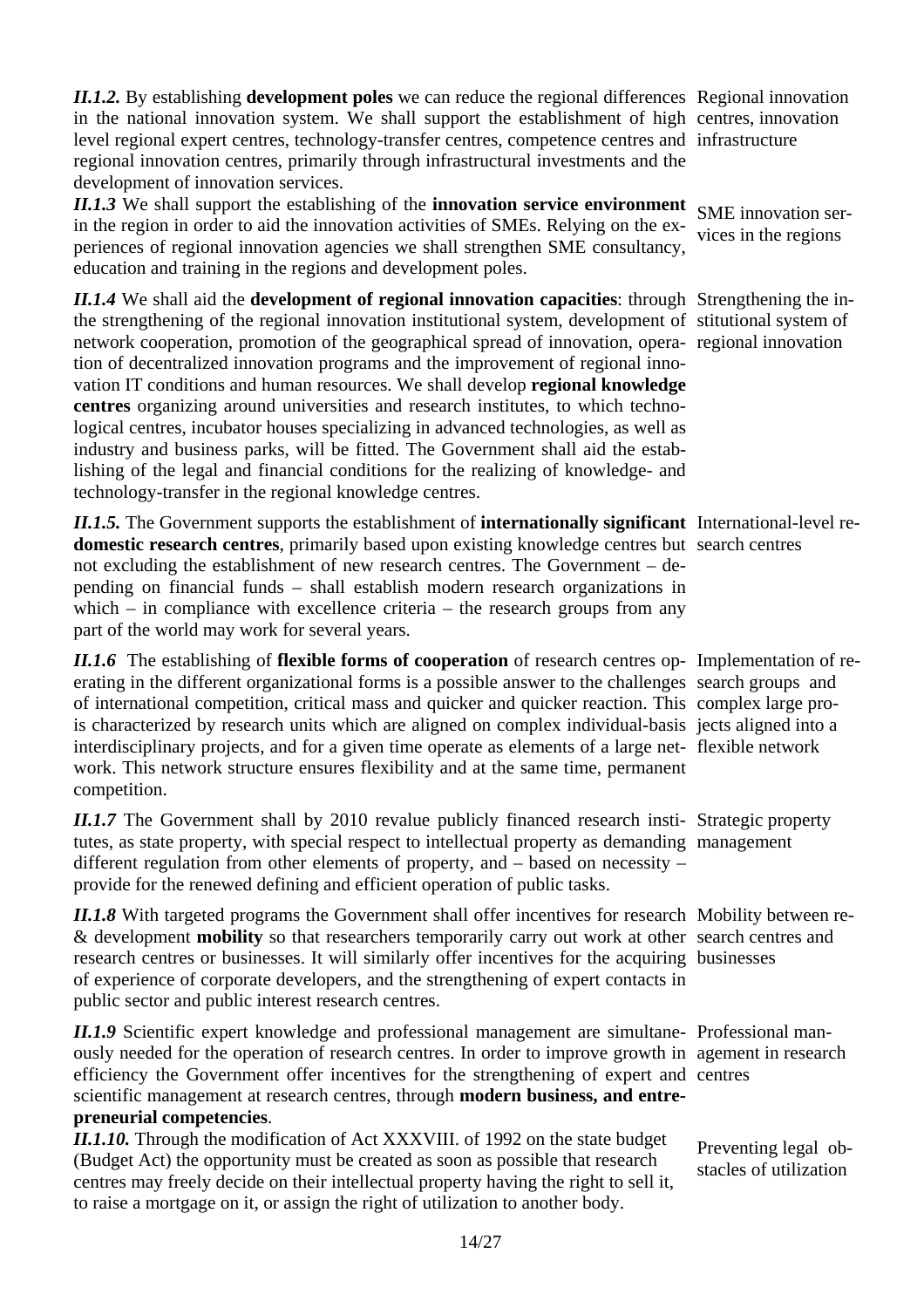II.1.11. The Government shall give incentives for research centres so that in their Individual interest regulations serving the protection and utilization of intellectual property they should encourage individual inventor activity and strengthen inventor interest.

*II.1.12.* In the instance of international co-financing that provides suitable condi-<br> tions for the establishment of European Technology Institute (ETI), European *pean R&D bases*  Spallation Source (ESS) operations, or **other key centres of excellence in Hungary**, the country wishes to participate in the domestic implementation thereof.

# II.2 Governmental tasks affecting public and non-profit research centres<sup>10</sup>

II.2.1 The institutional education and training for **nurturing of talent**; out-Nurturing and motistanding talents and creative students in the process of independent problem solv-vation of talent ing, who in the comprehensive uniform system thereof shall receive support for development.

II.2.2 The Government shall strengthen the expediency of **normatives** serving the Focusing and growth support of **scientific** activity in the **higher-education** system, as well as the of normatives amount of support ensured on the basis of the normatives.

II.2.3 On the institutional level, the scientific normatives of higher education shall Giving incentives for be distributed according to the number of researchers and performance. From the performance and institutional level towards personal level increasingly it shall be distributed on the quality basis of performance. Acknowledging the differences that can be experienced in scientific performance, the Government shall award favour to those producing work of a high scientific standard. **The goal of support for higher-education researchers is not catch-up but excellence measured by international standards.** 

II.2.4 In order to increase researcher capacity the Government shall increase Increasing the numthe number of researchers – first and foremost in the area of the science and tech-ber of researchers nology – **coming from PhD training**, and within this – at the time of forming training proportions – shall take into account the expected demand for experts in each of the professional fields.

II.2.5 The Hungarian Academy of Sciences (HAS) – within the framework of its Auditing of MTA reforms – shall audit its own performance and role in the development and repre-functions sentation of Hungarian science. On the basis of this audit the Government – in agreement with the HAS – shall, by the end of 2007, redefine the public tasks of the HAS and the system of conditions for the provision thereof.

II. 2.6 The HAS – within the framework of its reform – shall upgrade its research *Strategic property*  institute network – as state property entrusted to the HAS – and on the basis of its *management*  public tasks, transformed when necessary, provide for the efficient operating thereof. During this, in the financing of research institutes, **competition** based on excellence and economic and social utilization, shall receive a greater role. Simultaneously it makes it possible that other research groups may utilize its structure from among suitable frames.

II. 2.7 The Government shall examine questions related to the onetime original stock of the HAS in order that the HAS public body can restore its financial inde-

 $10$  Higher education research centres, HAS research centres, and research institutes working under the supervision of the ministries belong to the public sector research centre category. Public utility research centres usually operate in the form of foundations. Corporate research centres form the third large group of research centres (Priority V. deals with the latter).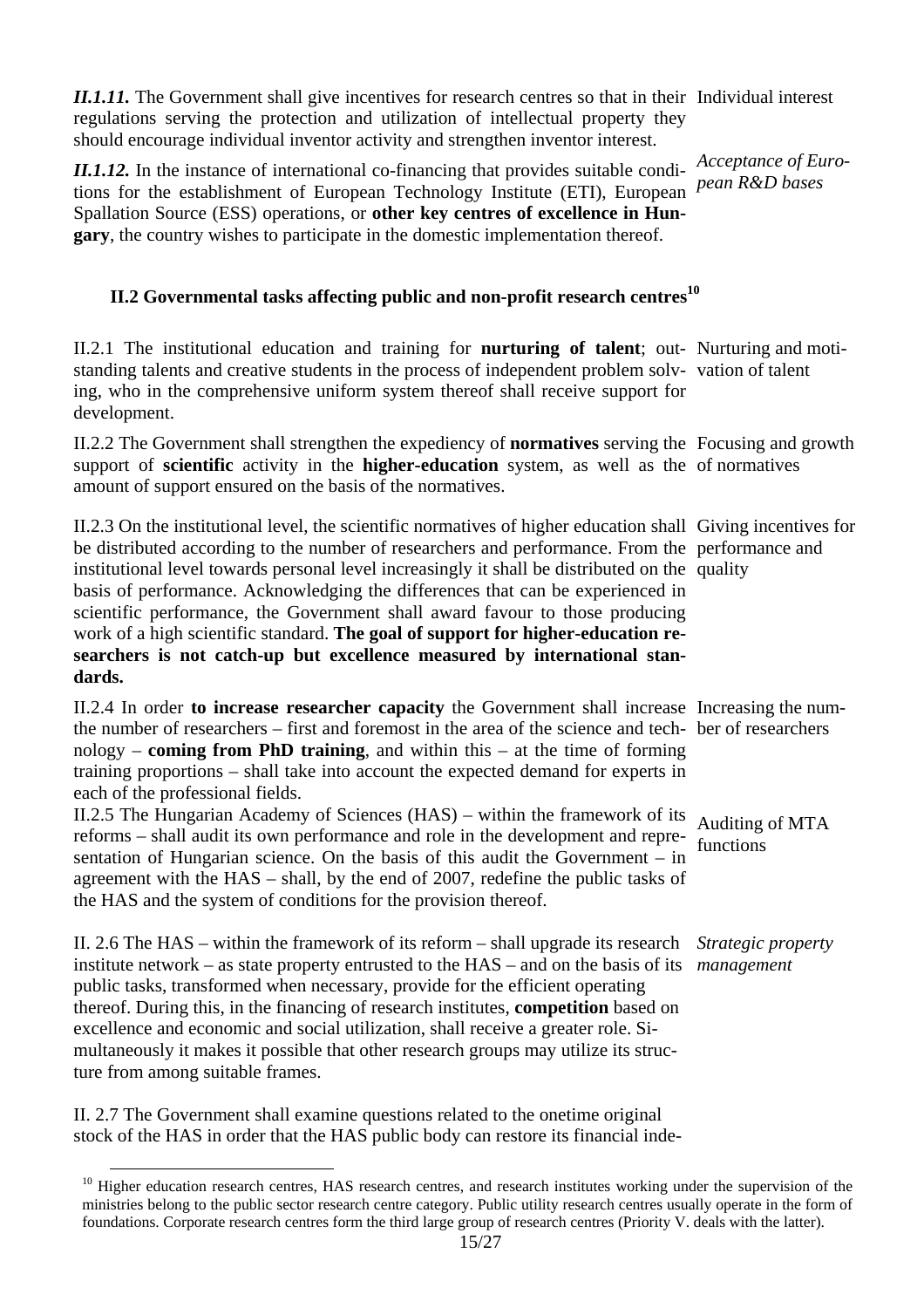pendence.

II.2.8 The Government – in proportion with the tasks – shall take part in the financing of the work of sectoral research institutes founding ministry expert policies. State financing shall be the market equivalent of the utilized research services.

II.2.9 The Government gives incentives to sectoral research institutes in order that they can provide an increasing amount of research and innovation **services** to businesses operating in the professional field.

II.2.10 The Government, through the establishing of research & development and Public utility (noninnovation programs and tenders, shall ensure access and equal opportunities for profit) research cenpublic utility research institutes.

II.2.11 The Government shall by 2010 audit the necessity of the activities of nonprofit research centres, and/or the optimal conditions for the continuation of these activities.

## **II. 3. Governmental coordination of science-, technology- and innovation-policy**

II.3.1 **The Government shall establish clear competencies and division of la-**Coordination of STI bour in the governmental coordination of scientific research serving innovation policy as well as being carried out for indirect business goals, thus ensuring the harmony of the two areas, as well as the suitable level of HAS participation

We shall modify the sphere of influence of the Science- and Technology Policy College (TTPK) in a way that its operation shall promote the speeding up of government decision-making in this area, and furthermore, so that it should become applicable in decision-making representing **regional interests.** 

The Government – to support the TTPK decision-preparation work – shall create the professional background which is capable of continually reporting on the utilization of state resources assigned to the strategy.

II.3.3. The Government shall enter and maintain **bilateral** intergovernmental Bi- and multilateral agreements for the promotion of technological cooperation, so that as many Hun-international cooperagarian R&D partners may connect to international scientific and technological tion cooperation programs as possible. The Government shall support continued Hungarian participation in **multilateral** international research cooperation.

## **Priority III.: A respected, knowledge-based, creative and innovative workforce suited to the demands of society and the economy**

III. 1 During cultivation of science, **skills and qualities** can be mastered through The role of science in which the country's societal and economic competitiveness may be created, the training of highmaintained and increased. The role of research  $\&$  development – primarily basic level experts research within this – is highly important in the training of a highly qualified, creative workforce and in the development of skills to collaborate.

III.2 The Government shall work out a **researcher career model** which gives Researcher career opportunities for the keeping, designing, and value-proportionate respect of indi-model vidual and institutional performance. As a part of this model, the system of **scientific awards, royalties and annuities** for individuals and financed by public funds must be modified so that – without harming the current utilization for goals

Sectoral research institutes on the business market

tres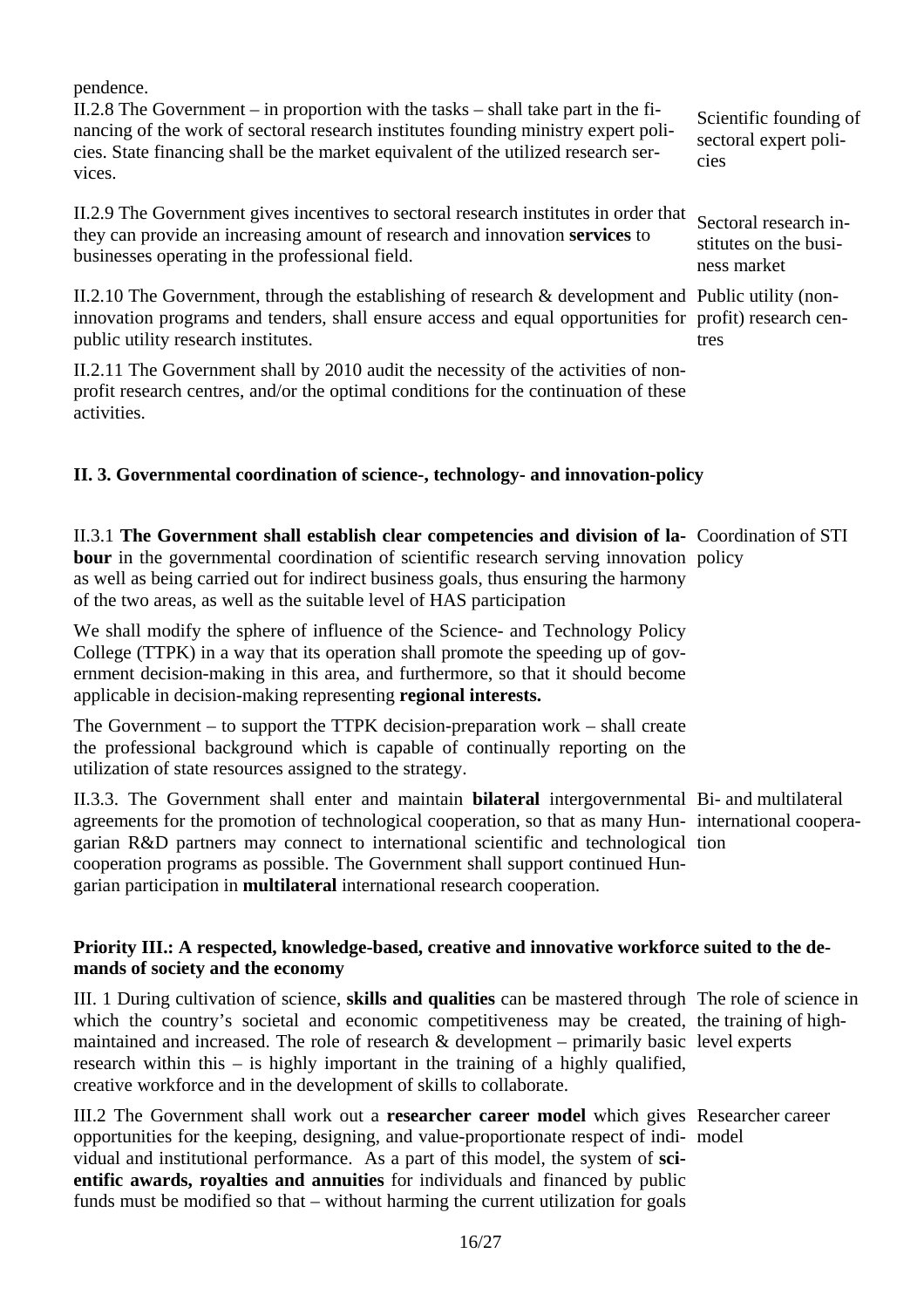in accordance with their original functions – they reflect scientific respect and make active researcher incentives as well as individual support for young talented researchers available.

The goal is that the research career model should not just spread to cover the beginning of the career but with suitable flexibility and scope, represent an attractive research career opportunity for those deserving of one.

III.3 The Government shall regularly measure the performance of **PhD schools**. Development of PhD In order to improve quality it should support the development of worthy doctorate schools schools and new doctorate candidate research centres primarily located in doctorate schools carrying out successful research and training. We shall also support the establishment of European standard research universities with scientific normative tools from the budget.

III.4 The Government – in cooperation with the corporate organizations of the af-Evaluation of refected – shall establish and consequently apply a **performance evaluation sys-**searcher performance **tem** for public and non-profit research centres.

III.5 The average time period in which PhD degrees are acquired must be brought PhD training into line with European practice so that degrees express the value and knowledge developed there. In the interest of this we shall make it possible for the **institutes of the HAS** – on the basis of agreements concluded with the institutes of higher education – **to participate** in doctorate training. We shall give **incentives** to the argument of more practice-oriented PhD training and the **participation of PhD students in research projects**. We shall increase – by **supporting and extending corporate scholarships** and **creation** of post-doctoral workplaces – the **number** of those **participating** in PhD training in science and technology.

III.6 The Government shall offer incentives for the **spreading of post-doctoral**  Post-doctorates in **employment**; it shall increase the employment of highly qualified researchers – employment policy taken as a part of employment policy and utilizing the tools thereof.

III.7 Innovative businesses obtain suitable workforce if the educational and train-Taking into account ing system reflects the demands of the economy as regards both the structure and the economic decontent. To this end we shall establish **labour market feedback and career**  mands **monitoring systems**.

III.8 The support of acquisition of **up-to-date competencies** shall continue in the Acquisition of up-towhole of the educational-training spectrum (business and entrepreneurial knowl- date competencies, edge, education aiding digital writing knowledge, language preparation courses nurturing talent, lifeaiding the knowledge of foreign languages, the development of the professional long learning training preparation course in the frame of the Vocational School Development Program and the development of **problem-solving skills and creativity**, etc.). We shall support the expansion of the system for **nurturing talent**. We shall strengthen the further development of knowledge, further training serving renewal, and the system of **life-long learning**.

III.9 We shall give incentives for the **increase in time and proportion of practi-**Professional training **cal training** within intermediate and higher professional training, the inclusion of with structure and knowledge acquired during professional training into higher education courses, as quality compliant well as the spreading of opportunities for further studying after vocational train-with market demands ing.

III.10 The establishing of a modern, innovative higher education system that re-Modern higher eduacts to the demands of the economy is essential from the perspective of dynamis-cation reacting to the ing research and development. We support **an increase in the proportion sci-**demands of the econ**ence and engineering-training**, the participation of students in research work, an omy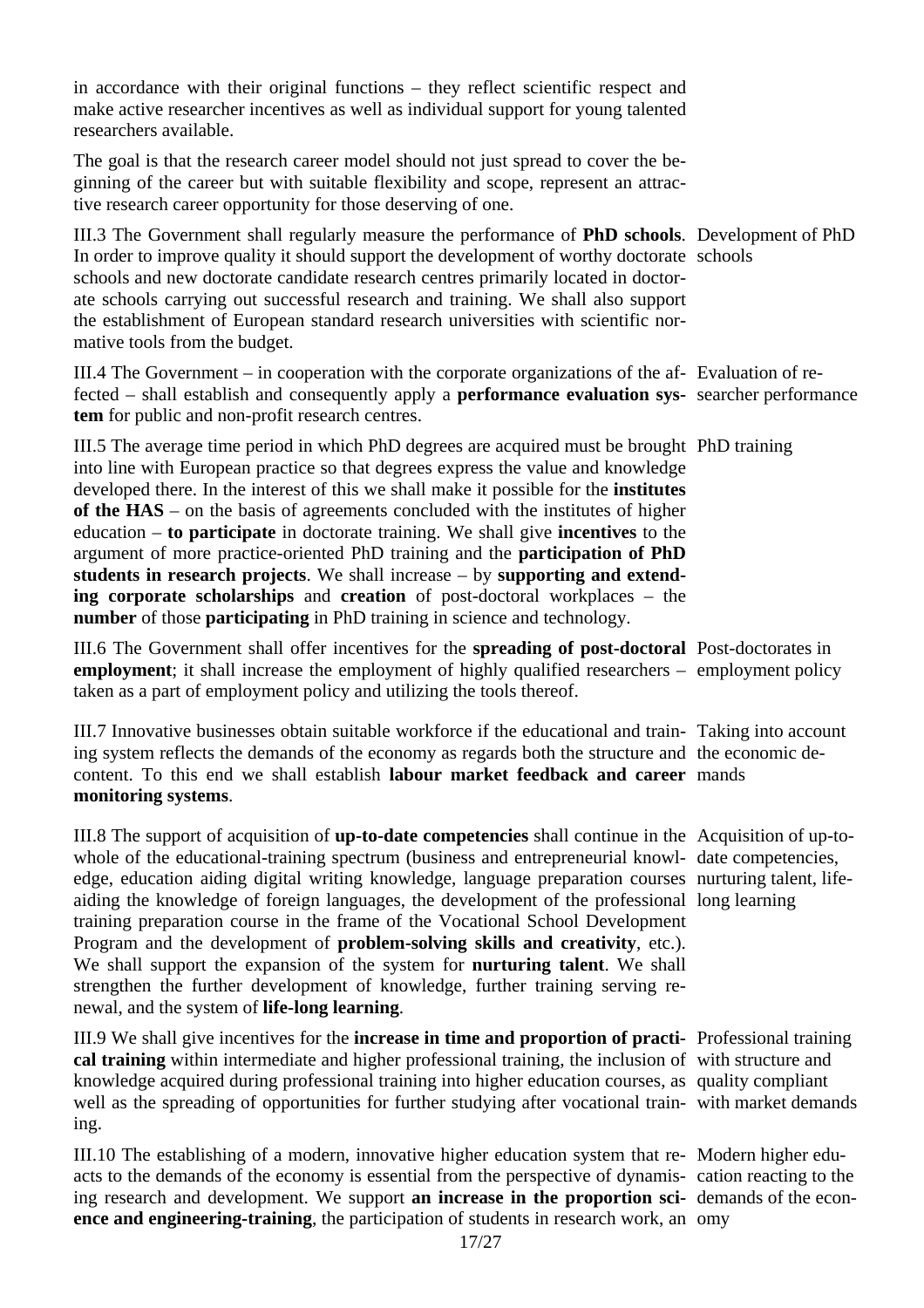increase in the flexibility of training towards economic demands, an increase in the attractiveness (and frame numbers) of enrolling in these professions, rapid transferring of technological results into text books. A pre-condition of this is that through the education policy tools the development of teaching of the natural sciences should also strengthen in public education. We support the national and international mobility of students and educators, and an increase in the willingness of domestic institutes to accept foreign students.

III.11 Where justified, we shall support the participation of economic actors in Strengthening of the education, the acquisition of practical experience for teaching faculties, as well as relationships between regular contact between the education-training system and the business the education and **sphere**. We shall aid the participation of business professionals in education, and training system and the strengthening of contact between the education institutions and businesses.

III.12 We shall aid the strengthening of openness of higher education, the utiliza- Training and emtion of EU labour-market opportunities, and the domestic employment of foreign ployment support and educators and researchers. We shall offer incentives for **acquiring international**  mobility of young reexperience (student, educator and researcher exchange programs, and scholar- searchers ships). We shall aid in **the returning home and adaptation of Hungarian researchers working abroad** through the creation of favourable research conditions. We shall support mobility between businesses, as well as between higher education, academic and sectoral research centres.

III.13 We shall create **employment regulations which promote mobility** be-Promoting flexibility tween research centres and between research centres and businesses, both at man-and mobility ager and researcher level.

III.14 We shall promote the **connecting of Hungarian researchers into international networks**, as well as their access to large international research installations. We shall support connecting to EU and international R&D programs (tender preparation, processing and domestic utilization of results).

the business sphere

International research cooperation

## **Priority IV.: Economic and legal environment giving incentives to knowledge creation and utilization.**

## **IV. A). Mid-term governmental tasks in the area of research financing**

IV.A.1 In the interest of promoting transparency and efficiency and the innova-Transparent budgettion process, in the mid-term we shall ensure in the budget **the goals and sources**  ary funds **of R&D expenditure and the exact volume thereof**, as well as ensure that for the planned utilization the structure according to the nature of the activity should be definable.

IV.A.2 The Government shall **make the research and development support**  Tender systems for **tender systems more simple and transparent** and shall create a decree on the research and develregulation thereof. We shall settle the legal background of project-natured R&D opment support cooperation (consortiums). In the publicly financed tender systems we shall alleviate the guarantee expectations and in case of ex-post financing shall discontinue them. The goal is making the processing period of tenders faster and reducing administrative burdens.

IV.A.3 The Government shall modify the system and time-horizon of public sec-Project financing tor R&D financing so that – also including the necessary pre-financing and ordering – **they conform to the multiannual nature of scientific research activity.**

IV.A.4 The Government shall build the recording, monitoring, control and Monitoring, control,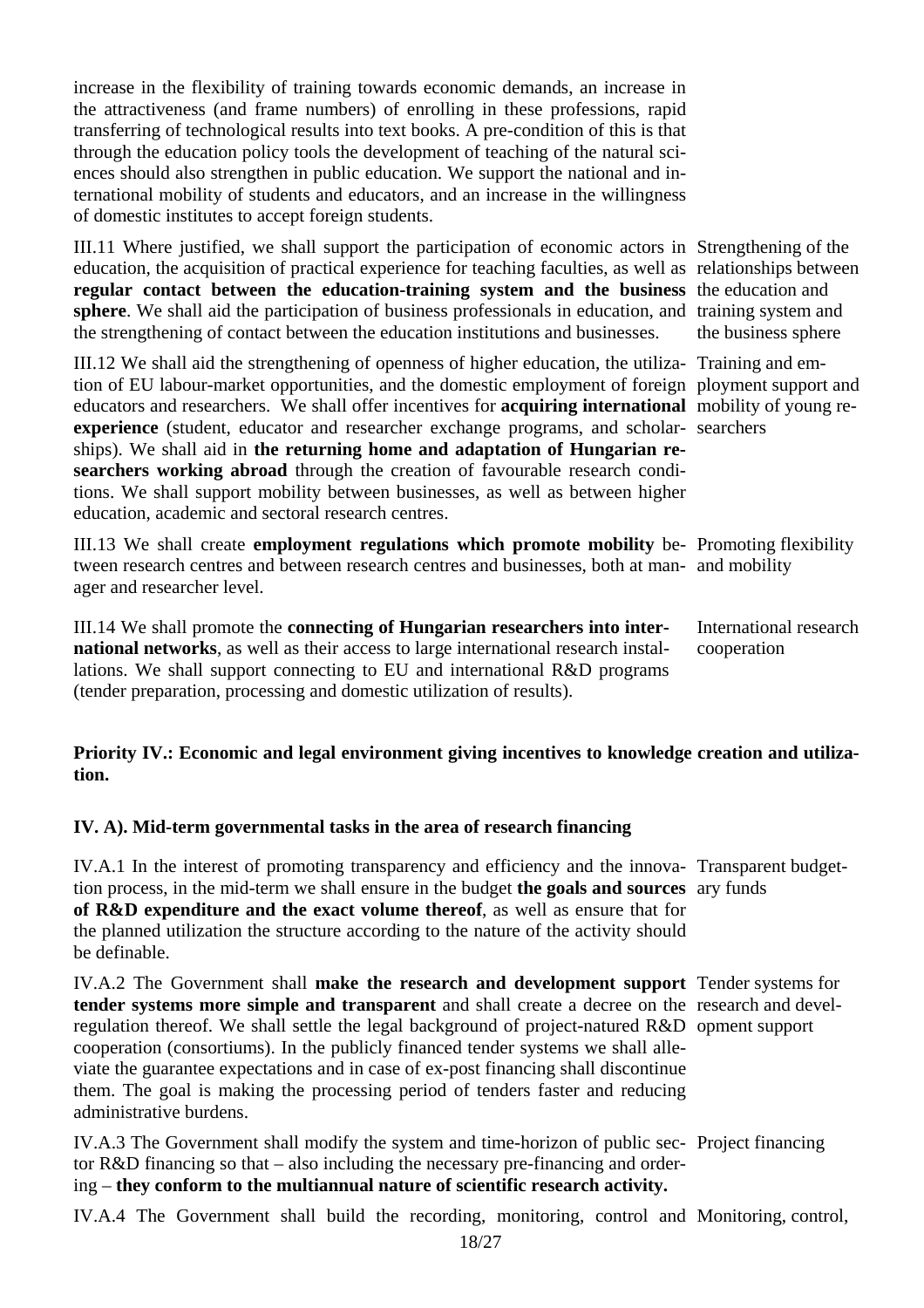evaluation of tenders financed from public funds **on uniform principles**. It shall and evaluation make regular the informing of opinion on the efficiency of usage of public money and of its utilization. In the institutional evaluation, critique, and judgement the awarding authorities shall strengthen the participation of international experts.

IV.A.5 The Government – depending on the budgetary opportunities – strives to Independence and inexpand the budgetary sources of the Hungarian Scientific and Research Fund crease of HSRF (HSRF) **by at least 10% of the previous year's appropriation yearly** from 2008, increasing the chapter main amount by at least this amount. In the long term the independence of the HSRF must be ensured. IV. A.6 The Government, from the available R&D&I tender funds – including Support of targeted

basic research

and task-financing

from the Research and Technological Innovation Fund sources – shall support the **targeted basic research** carried out in the areas detailed in chapter II.1.1 of the Strategy, which aids companies' competitiveness and income producing abilities, and which shall likely form the basis of solving of recognized or expected, current or future problems.

IV.A.7 The Government, in the complete cross-section of scientific activity and taking the disciplinary characteristics into account – besides its public control –, shall **audit the practice of institution- and task-financing**. On the basis of the professional consultations and effect-evaluations carried out with those affected – differentiated by scientific area – the Government shall define the content of institute- **and task-financing, increasing the proportion of the latter**. In order to increase the efficiency of the used budgetary tools – as necessary – it shall modify these and eliminate the non-research budgetary solutions. Auditing of the efficiency of institutional

IV.A.8 The Government shall align operational principles of budgetary research Public, uniform perinstitutions and public scientific performance criteria of such institutions, and formance criteria shall simultaneously ensure equal opportunities for them to access budgetary sources assigned for financing tasks by taking into account specialization. IV.A.9. In the instance of publicly financed research centres carrying out research tasks as basic activities, the Government – by analyzing the task structures thereof – shall establish the financing system for them in order to enforce their **successfulness, accountability and transparency** requirements. The goal is the replacing of discipline- and institute-oriented financing by a **financing system that stimulates the project- and network arrangement of research work**. Reform of institutional financing

IV.A.10 The Government shall give incentives – based on and harmonized with Cooperation with existing national and EU funds – to businesses' R&D&I cooperation with public businesses sector and public utility research centres.

IV.A.11 The Government – primarily from funds of the Research and Technological Innovation Fund – shall, by **complementary-measures** (e.g. consortium building, pre-financing) give incentives for the utilization of EU R&D&I tender opportunities, primarily in the area of the R&D Framework Program and the Competitiveness and Innovation Program (CIP). Helping measures

## **IV. B) Mid-term tasks of the state in order to create a research & development and innovation**stimulating atmosphere<sup>11</sup>

IV.B.1 The Government simplifies the **regulation system of enterprise-**Establishing enter**establishment and capital investment**, and supports the **development of one-**prises **stop services** of enterprise-promotion with innovation services.

IV.B.2 We shall create a legal environment which aids and gives incentives to Stimulating capital in-

<sup>&</sup>lt;sup>11</sup> In order that their effect be properly explained, and endeavouring so that as many legal modifications as possible are implemented in the early years of the time period. The details are contained in the action plan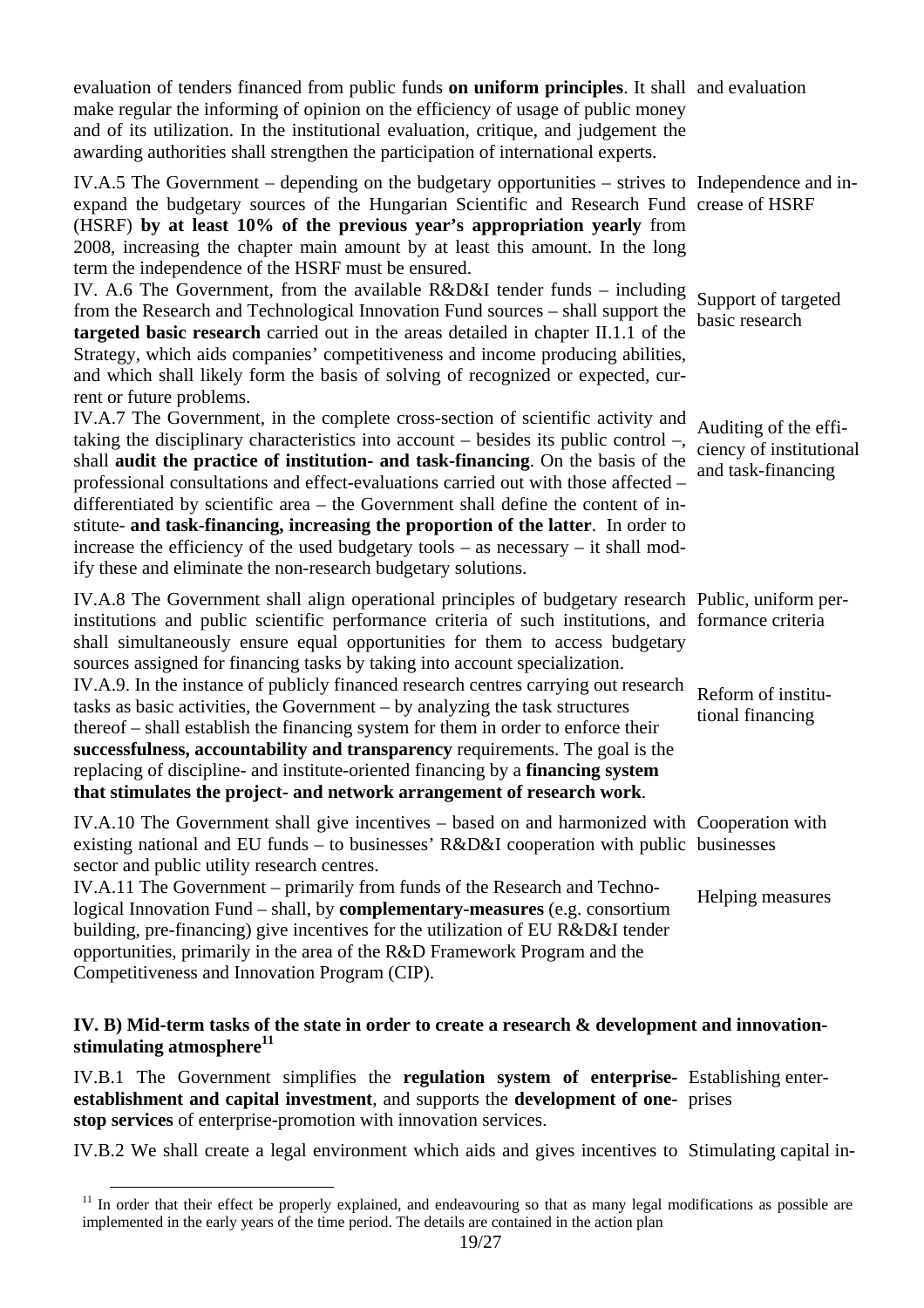capital-investment. We shall initiate **support mechanisms**, with the financial vestment obligation of the state, which significantly develop the market of projects attracting private capital. We shall support the creation of a research-exploiting guarantee-institute for the SMEs.

| IV.B.3 We shall eliminate the difficulties in the establishment of spin-off en- Spin-off enterprises |  |
|------------------------------------------------------------------------------------------------------|--|
| <b>terprises</b> for academic and publicly financed research-institute workers. We                   |  |
| shall strive to develop further the subsidy- and allowance-system for new, inno-                     |  |
| vative enterprises.                                                                                  |  |
|                                                                                                      |  |

IV.B.4 In harmony with the new EU tendencies we aim at the modification of The state as a deliber-Hungarian and EU public procurement and competition rules, which makes pos-ate customer sible the support of domestic innovation. **Within the framework of this the aim of the state is to be present as a long-term, conscious customer in the market of innovative products and services.** 

IV.B.5 We shall further develop the regulation system of intellectual property Intellectual property evaluation and management. evaluation

IV.B.6. We shall stimulate the strengthening of publicly financed research-Intellectual property centres` interest in intellectual property utilization. **With the updating of the**  management **legal environment, all public research centres shall create their own intellectual property management strategy.** 

IV.B.7 The Government shall stimulate **IPR awareness** among SMEs; the eco-Industrial law protecnomic, business and utilization skills and knowledge. We shall support the de-tion measures of velopment of **services** connected to intellectual property. We support the pro-SMEs curement, maintenance and renewal of domestic and foreign **industry licensing protection**, which facilitates the market-launch of new, original products and the market-utilization of the results of innovation.

IV.B.8 We shall support the reception and adaptation – in harmony with intel-Technology import lectual property protection – of **foreign technologies** which are important for domestic SMEs.

## **Priority V: Domestic enterprises, products and services being competitive on the global market**

| V.1) We shall initiate programs which stimulate demand increases and in- Developing R&D en-<br>vestment the R&D activity of enterprises, and which concern themselves with the terprise-investment<br>establishment of <b>capital institutes</b> and the interest- and credit-guarantee condi- supporting capital<br>tions of innovation- and customer-friendly credit products. We shall stimulate market tools<br>the creation of interest of private capital, distribution of risk, improvement of<br>the participation conditions in R&D investments (risk capital, business angels,<br>developing capital).                                              |  |
|---------------------------------------------------------------------------------------------------------------------------------------------------------------------------------------------------------------------------------------------------------------------------------------------------------------------------------------------------------------------------------------------------------------------------------------------------------------------------------------------------------------------------------------------------------------------------------------------------------------------------------------------------------------|--|
| V.2) In order to stimulate the R&D&I activity of enterprises – as a function of Creating R&D jobs at<br>available sources — we shall further develop the establishment of programmes enterprises<br>creating corporate R&D workplaces, and research units. We shall support the<br>mobility of the research workforce between research centres and enterprises.                                                                                                                                                                                                                                                                                               |  |
| V.3) We shall start programmes which support foreign direct R&D invest- FDI initiatives in<br>ments in Hungary. We shall stimulate the interaction between foreign enterprises R&D<br>and Hungarian corporations and research centres. We shall link the special allow-<br>ances of international corporate investments to research-development and tech-<br>nology innovation investment and activity, according to EU state aid regulations.<br>We shall stimulate the technology co-operation between international corpora-<br>tions and the domestic SME-sector, based on a long-term partnership (e.g.: within<br>the scope of subcontractor networks). |  |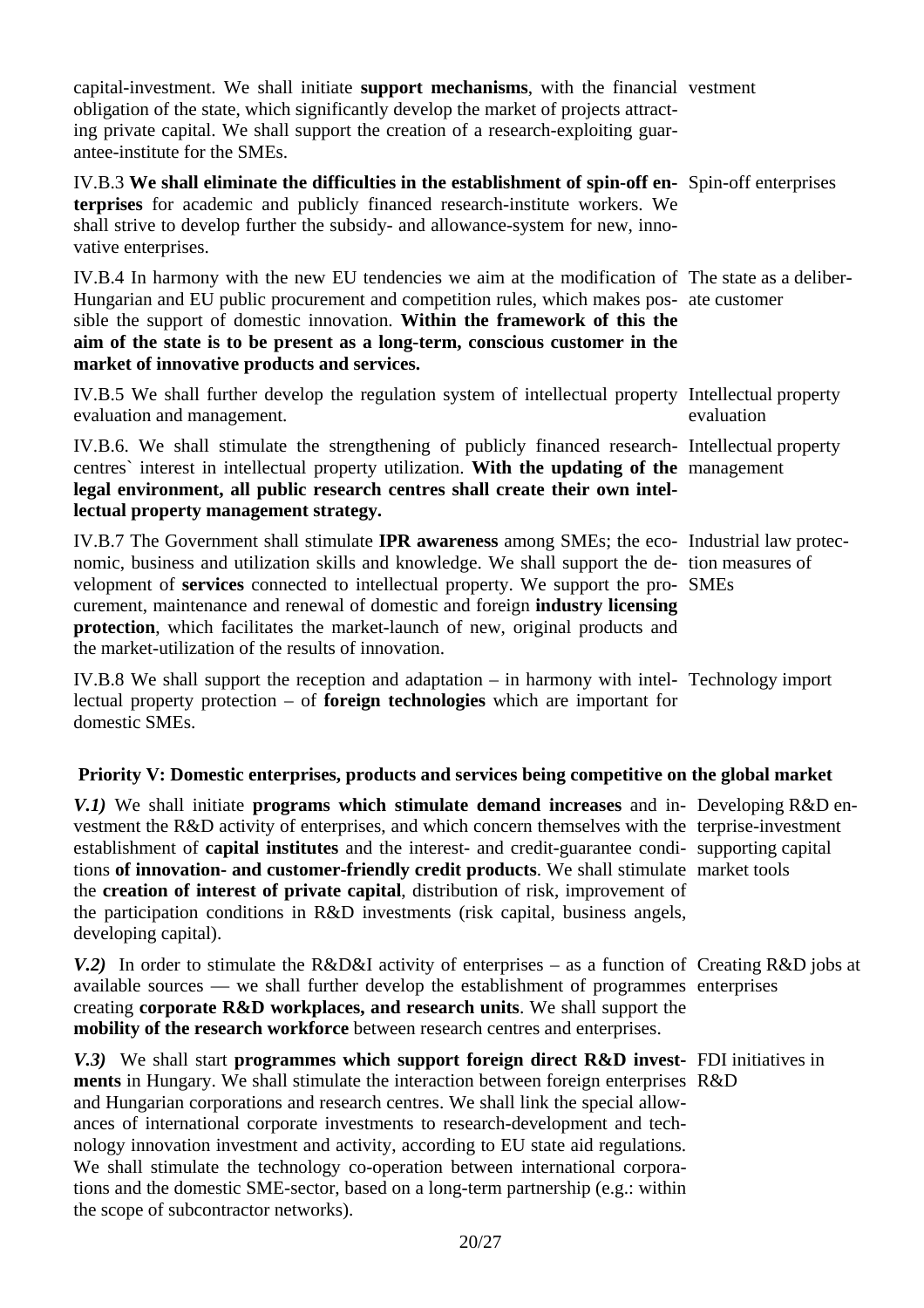*V.4)* We invite tenders to strengthen the **Hungarian participation** in the strate-International research gic **EU and international R&D co-operation programmes**. We shall stimulate and technology cointernational research and business co-operation and the **domestic exploitation of**  operation **the research results** thereof. We shall create bi- and multilateral international innovation funds.

V.5) We shall facilitate the international participation and expansion of Hungar- The international parian enterprises in the science-based sectors. We shall stimulate **the market access**  ticipation of Hungar**of original domestic products and services**, and the development of Hungarian, ian enterprises multinational corporations with a significant regional market share.

V.6) By concentrating on the available financial resources, we shall start incen- Supporting business tive programs supporting **business research and development and innovation**, R&D activity with special respect to regional perspectives. We shall further develop incentive programs for the research and development of SMEs carrying out supplier activities, with the help of the interested businesses. We shall start incentive programs aimed at the establishment of R&D&I clusters. We shall further develop our programs which aid the innovation activities of SMEs. We shall support SMEs in the utilization of R&D&I services.

V.7) We shall strengthen research activities aimed at the societal and economic Support of utilizaexploiting of research results and those built on cooperation in the business sec- tion-oriented research tor. We shall further develop our application-oriented R&D programs which de-activity founded on mand concentrated resources and are significant from the perspective of the na-cooperation tional economy. We shall start **programs supporting innovative solutions and inventions worth** implementing, spreading across the whole innovation chain. We shall support **cooperation between the business and R&D sector (universities, research institutes)**. In areas of S&T cooperation important from a domestic exploiting perspective we shall support **large new international R&D projects** and strengthen **international technology agencies**.

*V.8.* The Government shall attribute differentiated roles in the promotion of industrial competitiveness to those management and organizational structures through which **technology-transfer** can be made more efficient. **Industry, business, science and technology parks, logistical centres and technology centres** are important tools in getting small and medium sized enterprises to settle and end up in a supplier position, and – in order to keep step with developed technologies and business solutions – obtain the advice, laboratory and other services necessary for this. It is important that the Government – depending on the prevailing material opportunities – should provide comprehensively for the further development of these structures.

*V.9)* We shall strengthen R&D&I activities in the area of **services**. We shall support the raising of technical/technological standards of innovative services which significantly contribute to the formation of national income and employment. We shall support services that promote the start-up of **new companies founded on the utilization of intellectual property** and consultancy preparing for capital market financing. We shall give preference to constructions and institutional solutions which **systematically and in a complex manner, promote professional and market screening of projects, industrial licensing consultancy, business start-ups, obtaining of capital and incubation**. Tenders, capital programs and complex services can together efficiently aid the realization of innovations.

Infrastructural conditions of technologytransfer

Innovative services, incubation and capital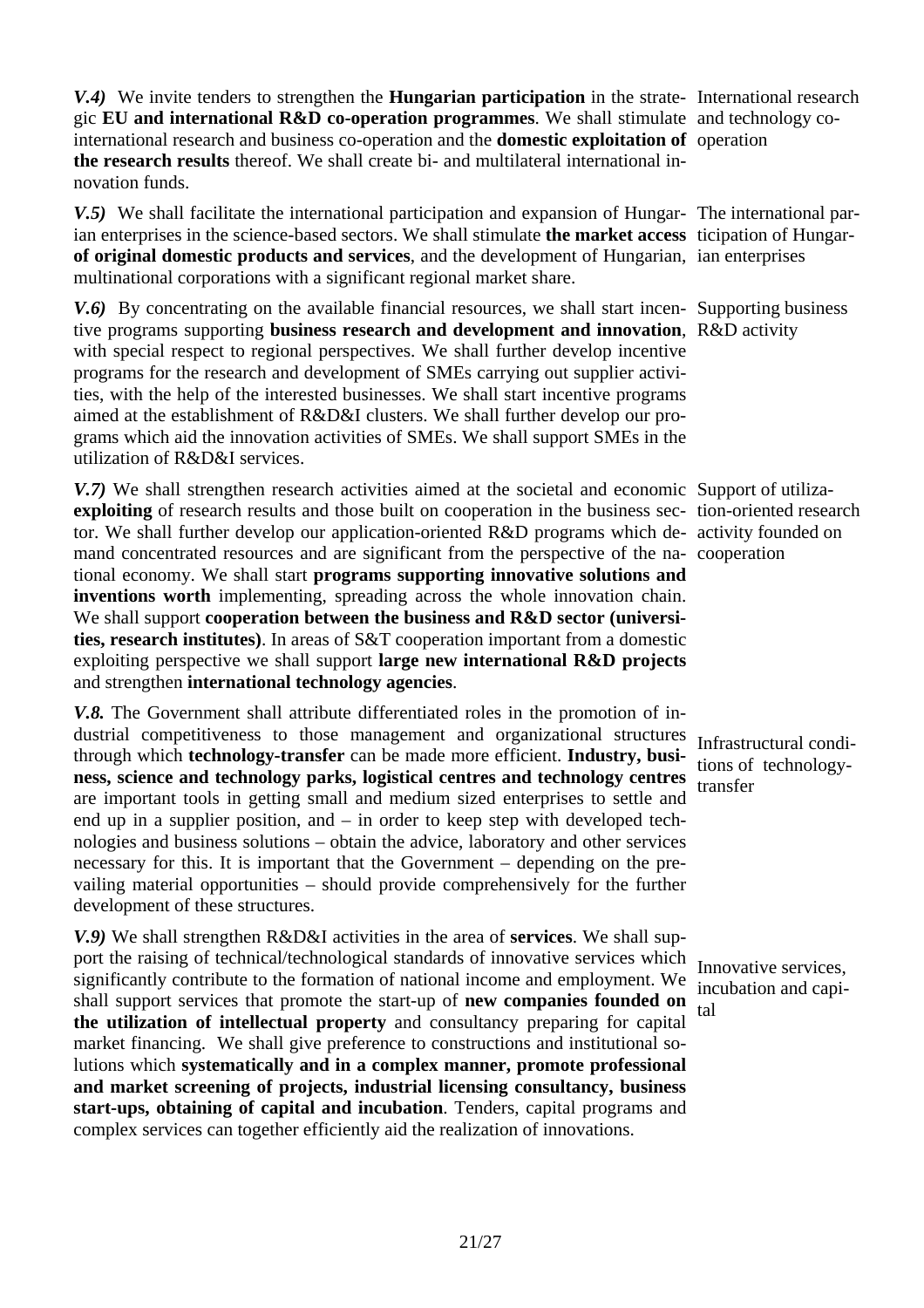#### **APPENDIX: SITUATION ANALYSIS**

At national level Hungary spent HUF 207.8 billion on R&D activities in 2005, which constitutes 0.95% of GDP (Figure 1.). This is half of the EU average (1.9%). Hungarian governmental R&D expenditure as a proportion of GDP approaches the EU average (0.54% and 0.69%, respectively), but business expenditure falls substantially short of the EU average (0.37% compared to 1.07%). The trend is favourable however: within R&D expenditure the corporate share was 29.7% in 2002, 30.7% in 2004, and 39.4% in 2005. The proportion of corporate and state R&D expenditure in Hungary is thus only 0.71:1, the EU average being 1.6:1.

According to comparative EU data Hungary's summary innovation index (SII) was 0.31 in 2005, some 72% of the EU average. **With this, Hungary stood in 15th place out of the EU 25.** This combined index summarizes the results of five indicator groups<sup>12</sup> consisting of 26 indicators in total. The 15th place is in line with Hungary's current relative level of development but in the mid-term it must be taken into account that most EU countries handle R&D&I as a key priority, thus maintaining the current position will also require significant endeavours.

According to CSO (Central Statistical Office) data 749 companies were involved in R&D activities in 2005. There is a large concentration: 17 large companies account for half of R&D expenditure, this is 1.3% of their return from sales and meaning that by international standards these firms cannot be considered as large research-intensive companies. 75-80% of domestic corporate R&D expenditure comes from firms with foreign majority ownership, from which 38 operated research & development units in Hungary in 2006.

R&D human resources are insufficient: the number of researchers per 1000 employees is 3.9 persons in Hungary, while the EU-15 average is 6.1. – meanwhile, in Hungary the number of those in employment in relation to the whole population is also below the EU average.

The domestic R&D financing frame is disproportional; the corporate share is low

Hungary's complex innovation indicator is 72% of that of the EU average

Corporate R&D expenditure is low

Few researchers



*Figure 1. Hungarian R&D expenditure as a proportion of GDP (%) (CSO)* 

 $12$  Three input indicator groups: indicators showing the driving force of innovation, the producing of knowledge, as well as innovativeness and company readiness. Two output indicator groups: indicators related to economic utilisation and intellectual property. (European Innovation Scoreboard, 2005)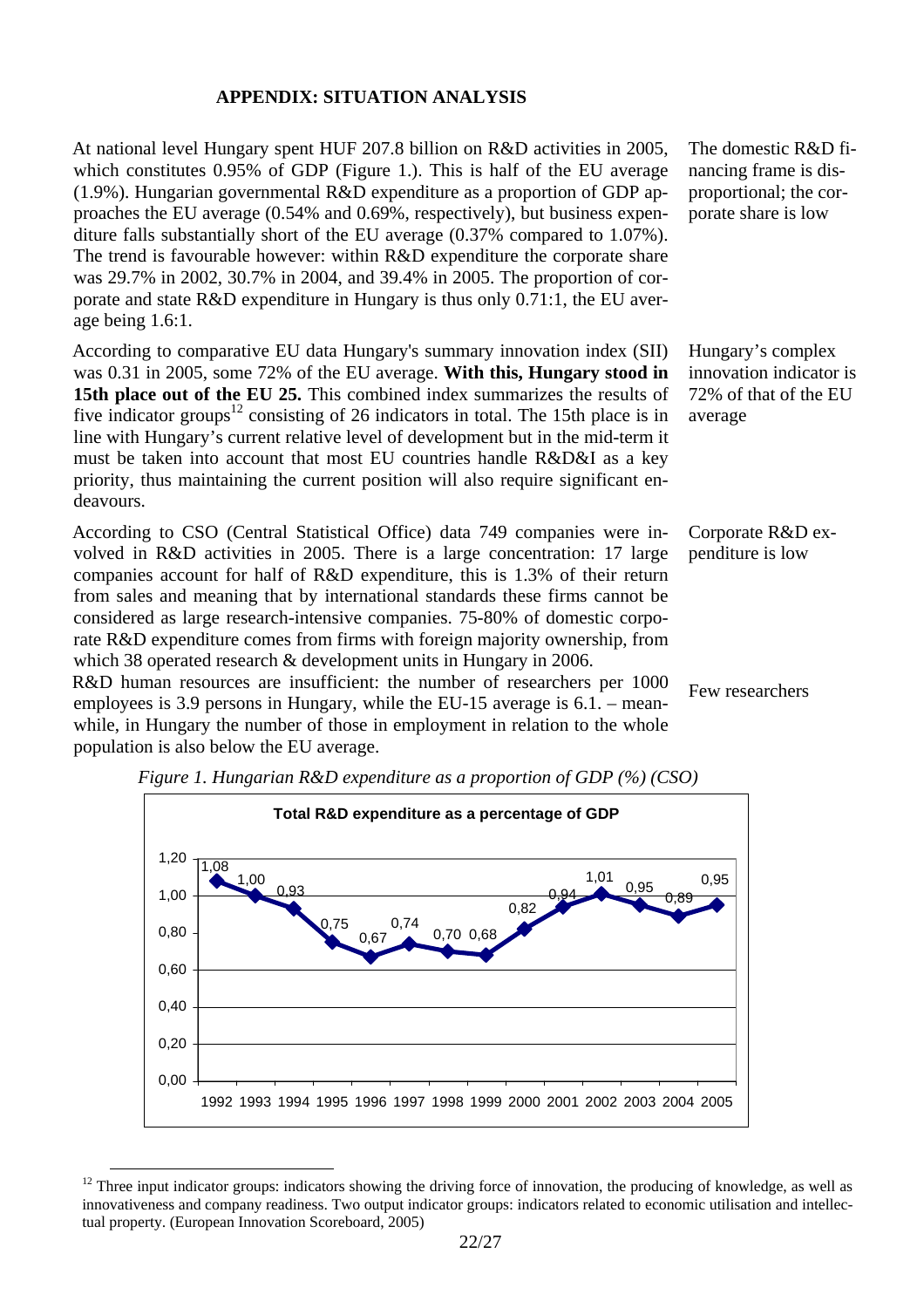



The predominant part of corporate R&D activity is concentrated in engineering areas; however, the low number of fresh graduates in the engineering and natural sciences is hindering development (Figure 2.). In the above-30 age group their proportion per 1000 persons doesn't even reach half of the EU average, and only Cyprus, Malta and Luxembourg are behind Hungary. There is also a significant shortage shown in terms of technicians and skilled workers with competitive knowledge.

During analysis of the reasons for the current situation the time period at the end of the 1980s and the beginning of the 1990s is determining. In a period of mass market losses companies generally did away with their R&D divisions first. Privatization often came hand in hand with cessation of R&D activities, since the new owners generally had more developed "ready" technologies. In certain industry sectors the medium- to large company sector practically ceased to exist, and small companies lacking capital were primarily concerned with day to day survival rather than development (and especially research) ideas. This process almost automatically led to the bankruptcy of applied industry research institutes (the number of researchers in these fell from 10500 to 1500 between 1990 and 1995). It is true that the same workforce made it possible that in the 1990s the foreign companies settling in Hungary found in the former researchers the innovative, multi-lingual workforce they demanded. Since then this source has become exhausted.

From the end of the 1990s onwards Hungarian scientific life has also undergone a process of development and restructuring in certain areas. The result of this has been the expansion of higher education, the expansion of graduate schools, the university integration program and the consolidation of academic institutes (HAS).

Research activity has disintegrated; the critical mass for research groups essential for efficient work has not been established. 144 research themes came to 100 research & development experts in 2005, which is ten times the international average. In the area of foreign patents, especially European and US high-tech patents, Hungary remains far behind the EU average (Figure 3.). The number of publications per a million people is half of the EU-15 averThe number of fresh graduates in the engineering and natural sciences is low

What reasons lie behind the above problems?

Research activity has disintegrated, no critical mass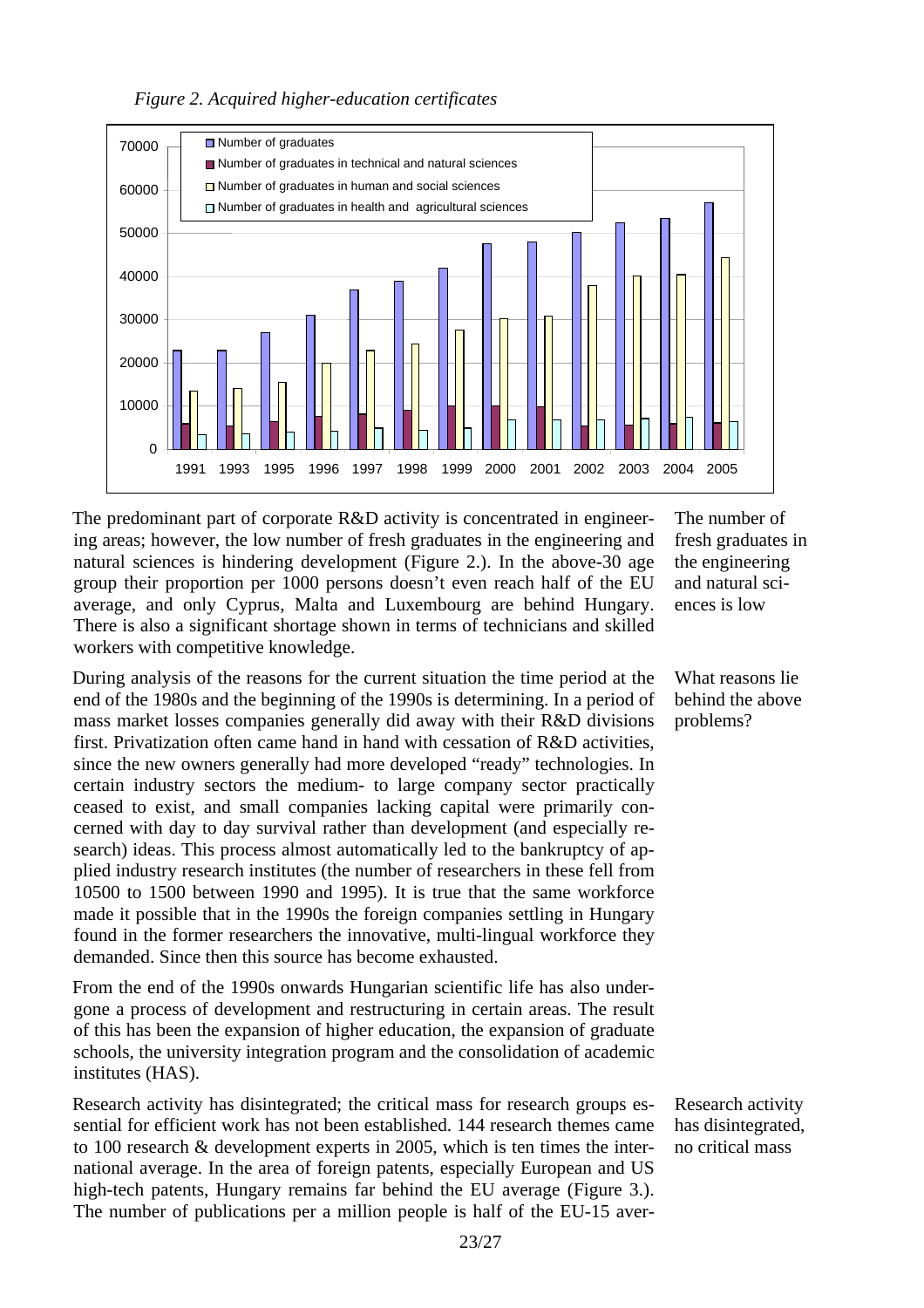age; the number of publications per one researcher however is approaching the EU average.

The knowledge flow between the research and economic sectors is not adequate. Economic perspectives do not appear in the management work of public research institutes, neither in the selection of research themes or the evaluation of researchers. In some instances rigid, authoritarian structures impede dynamic development; a large part of public sector research institutes require reform. There is hardly any swapping of experts between the public and the private sector research institutes, but mobility of researchers in the different institutions and subject areas is not sufficient either. Between 2000 and 2004 the average total of job changes per researcher was 0.11. Incentives and support for the return of young researchers from abroad hasn't been solved either.

An open view of the market and the economy is missing





Innovation activity in the domestic SME sector falls short of that experienced in more developed economies. There are few spin-off companies. Technological incubation serving the strengthening of innovative SMEs is undeveloped. Institutional and network structures (innovation centres, technology transfer centres, technology incubators) that connect research & development institutes with companies are lacking or are weakly developed. There are no efficient mechanisms for directing capital to innovative businesses; capital market tools supporting innovation are undeveloped.

The North-Western quarter of the country has been successful in attracting working capital, and due to imported technologies its innovation situation is good, due to a weakness in R&D capacities however there is little innovation built on in-house research. Budapest and the larger university towns in the eastern part of the country that has low innovation capacity have significant research centres but these institutes – with the exception of Budapest – have as yet been unable to become real innovation centres of the regions. Indicators show a 2/3 central Hungary concentration of regional division of R&D resources *(Table 1.).*

Shortcomings in the innovation system damage competitiveness

There is a significant difference between the research and innovation capacities of the domestic regions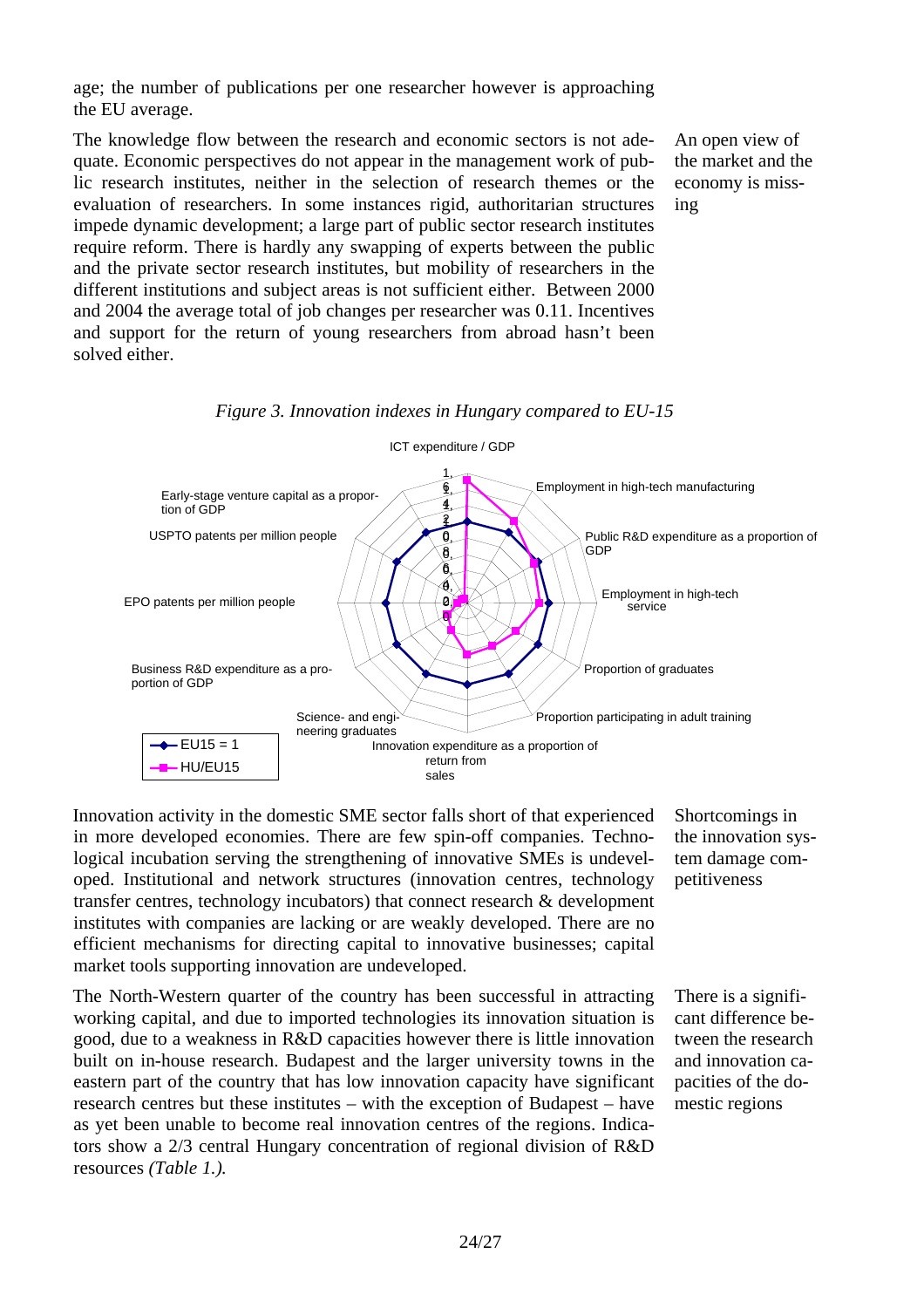| <b>AREA</b>              | Number of  | Converted number of R&D | R&D expenditure |
|--------------------------|------------|-------------------------|-----------------|
|                          | R&D places | staff (persons)         | (HUF million) % |
| 1. Central-Hungary       | 1 204      | 14 740 (63.4%)          | 138 790 (66.8%) |
| 2. Central-Transdanubia  | 161        | $1158(5.0\%)$           | 9673(4.7%)      |
| 3. West-Transdanubia     | 188        | $966(4.2\%)$            | 6 737 (3.2%)    |
| 4. South-Transdanubia    | 206        | $1342(5.8\%)$           | $6459(3.1\%)$   |
| 5. North-Hungary         | 141        | $961(4.1\%)$            | 5 890 (2.8%)    |
| 6. North-Great Plain     | 300        | 1 946 (8.4%)            | 17 913 (8.6%)   |
| 7. South-Great Plain     | 316        | $2126(8.2\%)$           | 14 658 (7.1%)   |
| Not classifiable by area |            |                         | 7644(3.7%)      |
| Hungary total            | 2516       | 23 239 (100%)           | 207 764 (100%)  |

New programs for the widening of R&D activities in the sphere of busi-

Sector analyses, corporate R&D expenditure by

ness

sector

*Table 1. Regional division of R&D resources (2005)*

Central innovation initiatives based on a wide-ranging cooperation, promoting networking and integration have recently appeared. These are regional university knowledge centres, cooperative research centres, large international programs, and regional innovation agencies. Our support system places a large emphasis on the uniform and harmonized planning of R&D and innovation sources. An important goal is the support of cooperative research activities, concentration of resources, economic and business-based utilization of R&D results, and the establishing of a system of institutions for regional innovation.

In terms of resources and abilities influencing R&D and innovation activities the sectors show a very different picture. The manufacturing industry supplies more than a third of the return from sales. The share of the other production sectors is below 8%. Manufacturing companies supply more than 70% (73%) of corporate R&D expenditure. The construction, foodstuff industry, energy supply, postal services and communications sectors' economic role in the area of R&D expenditure lags far behind their role in manufacturing.

Within the manufacturing industry, besides pharmaceuticals production, dynamically growing R&D expenditure can be measured in the communications equipment production and the public road-vehicle production industries is in line with their significance, and R&D expenditure is also considerable in the area of electrical goods production (Figure 4.). R&D expenditure in the manufacturing industry

The pharmaceutical-, environmental protection-, biotechnology- and information technology industries have significant R&D expenditure (capacity), dynamically developing sectors, and development opportunities in an international context. Small and medium-sized enterprises (SMEs), and from a human resources perspective, the vehicle production (vehicle steering- and sensor technology) and the food industry have development potential. Development of the public-roads vehicle production and telecommunications equipment production sectors is encouraging. Development potential

In recent years the Hungarian tax system has developed much from the perspective of R&D incentives. According to the OECD comparative examination by 2005 Hungary was in the leading pack in terms of R&D incentives and applied tax-allowances. Significant tensions can be seen however in the area of contributions paid by the practically working labour force. Knowledge-based firms (for example, software industry, content industry, research intensive activities) characteristically create added value through intellectual work demanding high levels of skill, thus within their costs the proportion of Indirect R&D incentives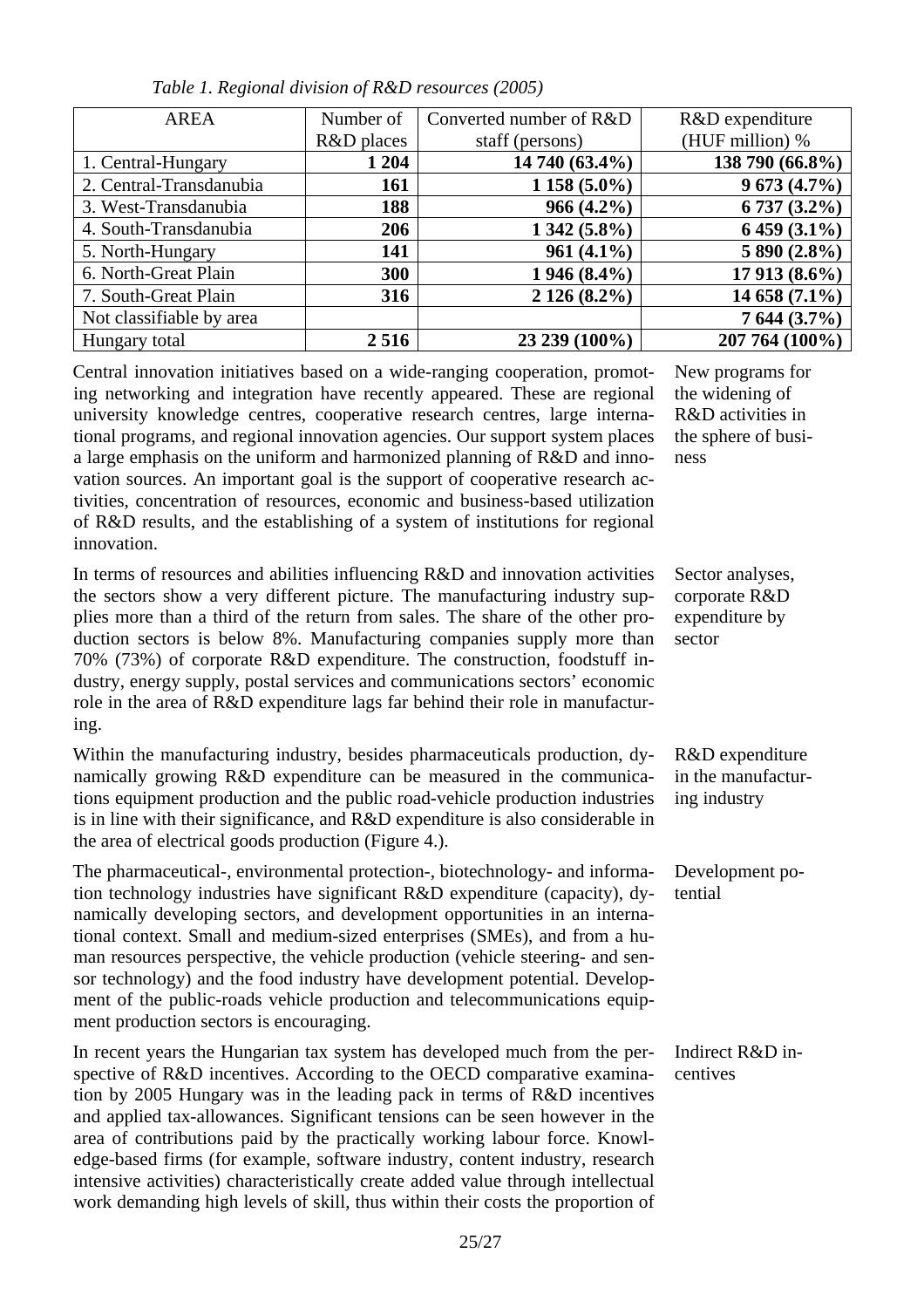wages is large. Contributions on wages however hit those companies the most (companies selling not material products, but intellectual content and performance), which from an innovation point of view should especially have incentives.

Act CXXXIV. of 2004 on research and development- and technological innovation was accepted by Parliament on 20 December 2004, and became effective as of 1 January 2005. This is the country's first innovation act which comprehensively defines, and through numerous measures, promotes research and development, technological innovation, and the economic and societal exploitation of the results thereof. Its main measures are aimed at the financing of R&D and technological innovation, as well as the utilization of achievements in research and the consequent intellectual creations, the establishing of innovative companies, the facilitating of SME's innovative activities and the strengthening of the human resources of innovation. One of the act's most important measures is that it alleviates the limitations on enterprise establishment of public sector researchers and creates direct interest of those involved in research work in that researchers with civil servant status may participate in the work of spin-off companies in order to directly make use of the research results. Innovation act



*Figure 4. R&D expenditure in manufacturing and services (HUF billion) (CSO)* 

*[According to the uniform sector classification system of economic activity – TEAOR –R&D services and IT activities also constitute a part of the "K – real estate agents and economic services" named sector of the national economy. This explains why after the chemical industry the largest R&D expenditure and dynamic growth comes from this sector. According to TEAOR the drugs industry (244) constitutes a sub sector part of the "24 – chemical" industry. Due to high R&D expenditure the pharmaceutical industry is displayed separately in Figure 4.* 

*Methodology note: the strategy uses many types of – in-part overlapping – phenomena, thus applying the concepts of science and technology (S&T), research and development (R&D), as well as that of research and development (technological) innovation (R&D&I). These phenomena overlap in international practice too, and are related to numerous different national and international*